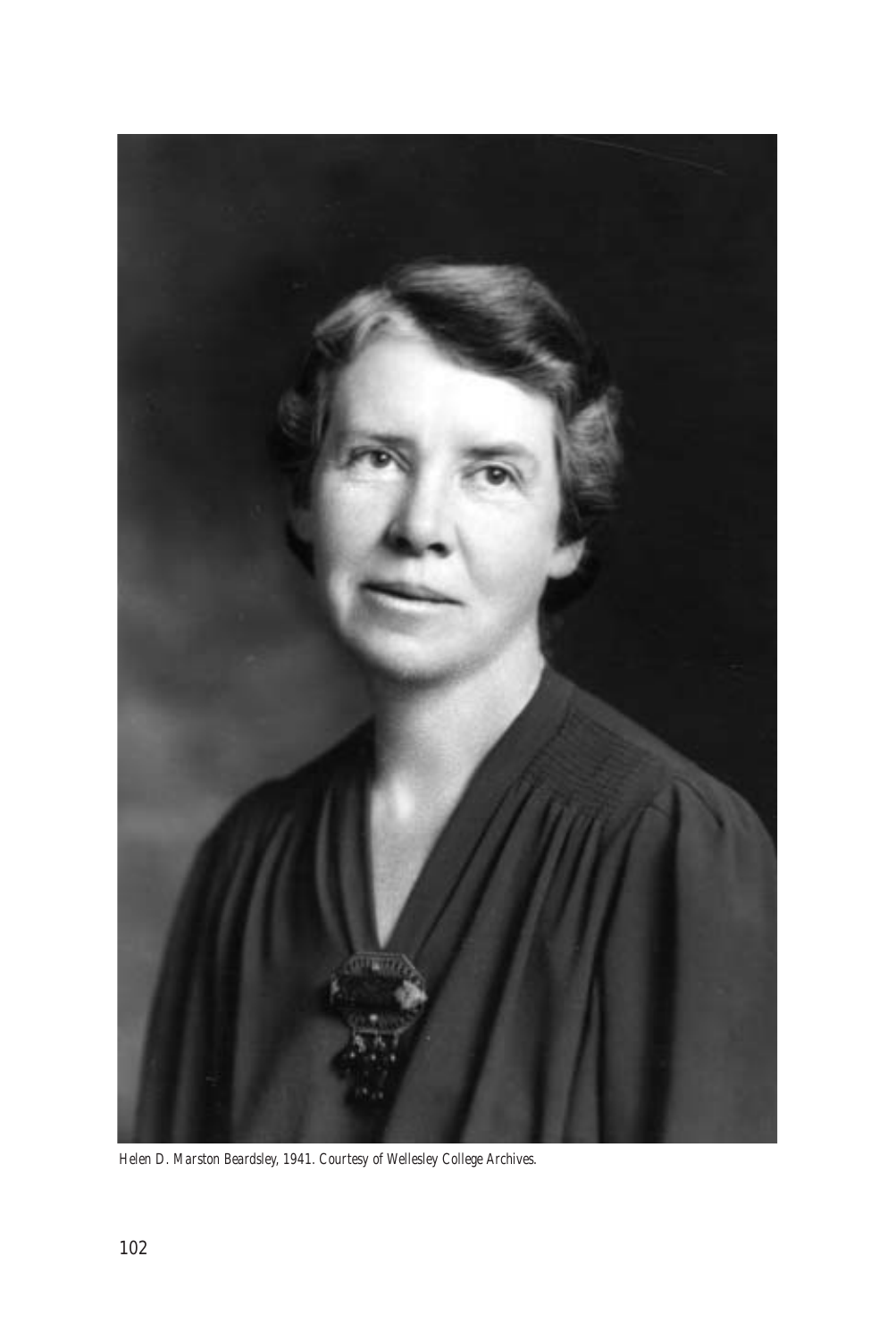# REVELATIONS OF A REFORMER: HELEN D. MARSTON BEARDSLEY AND PROGRESSIVE SOCIAL ACTIVISM<sup>1</sup>

### By Kyle E. Ciani

■

I<sub>wh</sub> n 1920, Helen Marston's article, "Mexican Traits," appeared in the August edition of *Survey* magazine, the premier journal of social work in America. Her article explained the work of Neighborhood House, San Diego's first settlement house, where as a resident worker Marston interacted with Mexican families on a daily basis. She had authored the article as an advocate for the Mexican families who utilized the social resources offered at Neighborhood House, hoping to counter Anglo "preconceptions" that found Mexicans to be lazy thieves and liars. Marston pointed out, "the women of our neighborhood carry the double burden of home with its many babies and of work in the fish canneries, whither they go, day or night, at the sound of the whistles." In regards to Mexican men and boys, she noted their work in the district's industries "when these plants are in operation, and some of them work for desperately long stretches…The idling which we so resent is sometimes merely the result of spurts of night work, followed by a few hours of sleep in the adjacent lumber yards."<sup>2</sup>

Marston wrote from her position as resident worker and as a native San Diegan born to one of the city's most prestigious couples, George W. and Anna Gunn Marston. She admitted that "I grew up to think all Mexicans lazy people, with a care-free philosophy that put off doing everything until tomorrow." But her resident years in the San Diego settlement from 1917 through 1920 altered her perspective. That change began with her Wellesley College education from 1913 to 1917, described by one historian as transformative, turning a "shy [girl] with no experience at public speaking and little exposure to educated women reformers or to pacifism" into a devoted social activist.<sup>3</sup>

This essay offers an initial look at the effects of such a transforming bent by tracing Marston's early activist years and analyzing some of her first published thoughts on social reform. An outline of the social geography of San Diego in the 1910s offers a backdrop to understanding why Helen's actions fell within accepted boundaries of her cultural station. Growing poverty in San Diego served as the foundation for her concern and she involved herself in the projects initiated by the city's activist community. Reformers cringed at the rhetoric chanted by civic leaders who touted the city's healthy living and economy. Those in the know understood the reality of ill-constructed, poorly ventilated housing, growing tuberculosis cases, and steady unemployment among unskilled workers. Helen was at the center of knowledgeable reformers who advocated for the city's poor. Most importantly, she understood how to utilize her elite status—as a member of a trusted family among locals, as a graduate of a prestigious college, as a

**Kyle E. Ciani** is an Assistant Professor of History at Illinois State University (ISU) and an Affiliated Faculty Member with the University's Women's Studies Program. A recipient of ISU's Teaching Initiative Award, her course offerings include surveys on women in North America, the history of the family, and women's activism in the twentieth century. Ciani earned a Ph.D. in the History of Women and Gender from Michigan State University in 1998, and is at work on a manuscript analyzing social welfare concerns in San Diego from 1880 to 1950.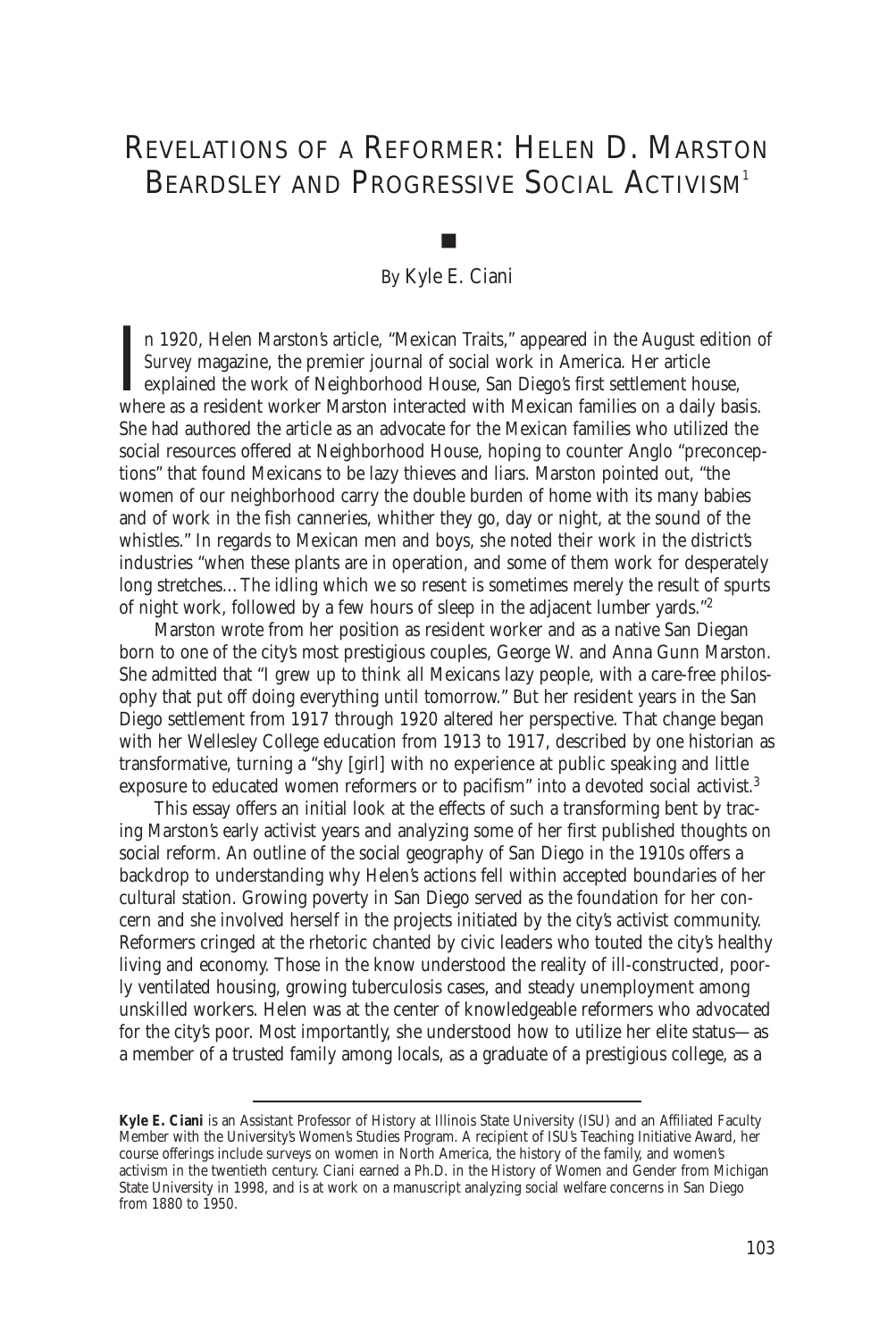friend to the most dynamic reformers of the era—to secure funding and positive publicity for Neighborhood House.

Experience with reforms on the East Coast and in the Midwest prompted Helen to use journalism as a channel for change in San Diego. The *Survey* account signals a time when Marston moved beyond social welfare reform and into peace advocacy. It also represents her first foray into communications beyond the intimate circle of family and friends cushioning her beliefs. Correspondence between Marston and her parents, as well as to her classmates at Wellesley, indicate that even as a twenty-five-year-old woman and still during her thirties, she sought permission to strike out on her own.<sup>4</sup> Yet during that time, this "shy" and "unassuming" woman chose a very public forum to contemplate the effects of reform. As the major mouthpiece of social action, the *Survey* drew an international audience of reformers throughout the country as the most influential and widely read professional journal of its time in the social welfare field.<sup>5</sup> Her article was not the first piece on San Diego published in the *Survey* but only a few others appeared in the journal during the 1910s-1930s.<sup>6</sup>

While both local and national scholars have used George White Marston as a touchstone for explaining Progressive politics, his youngest child, Helen, may provide a more provocative account of the effects of reform on a family of privilege.<sup>7</sup> In an oral history interview, San Diego peace activist Lucia Simmons made the point that Helen's activism offers an important alternative to understanding life among the city's elite. Simmons understood the Marston family home life to be the key, commenting that Helen "…grew up in not only an affluent home, but a very loving home. It was just ideal."8 Her marriage in 1935 to American Civil Liberties Union (ACLU) attorney John Beardsley secured her place as a liberal-minded woman, an unusual designation for a daughter of an elite businessman in San Diego. In fact, one newspaper's wedding announcement revealed, "Mr. Beardsley and Miss Marston became acquainted through their mutual interest in liberal activities."<sup>9</sup> Helen's "liberal" convictions, however, were firmly in place by the time she met Beardsley. While a student at Wellesley College, Helen followed the benevolent footsteps of her parents and immersed herself in the social welfare agendas so familiar to students of female activism in the Progressive  $Era.10$ 

Wellesley brought Helen in contact with activists who enacted national reforms in compulsory education, labor and immigration law, social welfare, and established an international peace movement. Helen engaged in all of these activities, returning to her hometown eager to implement similar changes.<sup>11</sup> In fact, one could easily tire by reading her autobiographical sketch outlining her numerous commitments to social activism. She became a key figure in San Diego's fledgling reform community as she helped launch programs at its first settlement house, Neighborhood House, organized in 1914. During her summer breaks from Wellesley she helped at the settlement, becoming familiar with the people who used its programs and the local reformers who worked to better serve their needs. Upon graduation she returned to San Diego and entered the settlement as a resident worker, leaving in fall 1920 to reside at the Chicago Commons settlement.

As with college, Marston was surrounded by activist women in Chicago, namely Jane Addams, who within the year recruited her to travel to Vienna and help with war refugees and the organization of a WILPF Congress. These international actions pressed her further into leadership roles with WILPF and tightened her friendships with both Addams and Balch.<sup>12</sup> WILPF work took up much of her time from 1921 to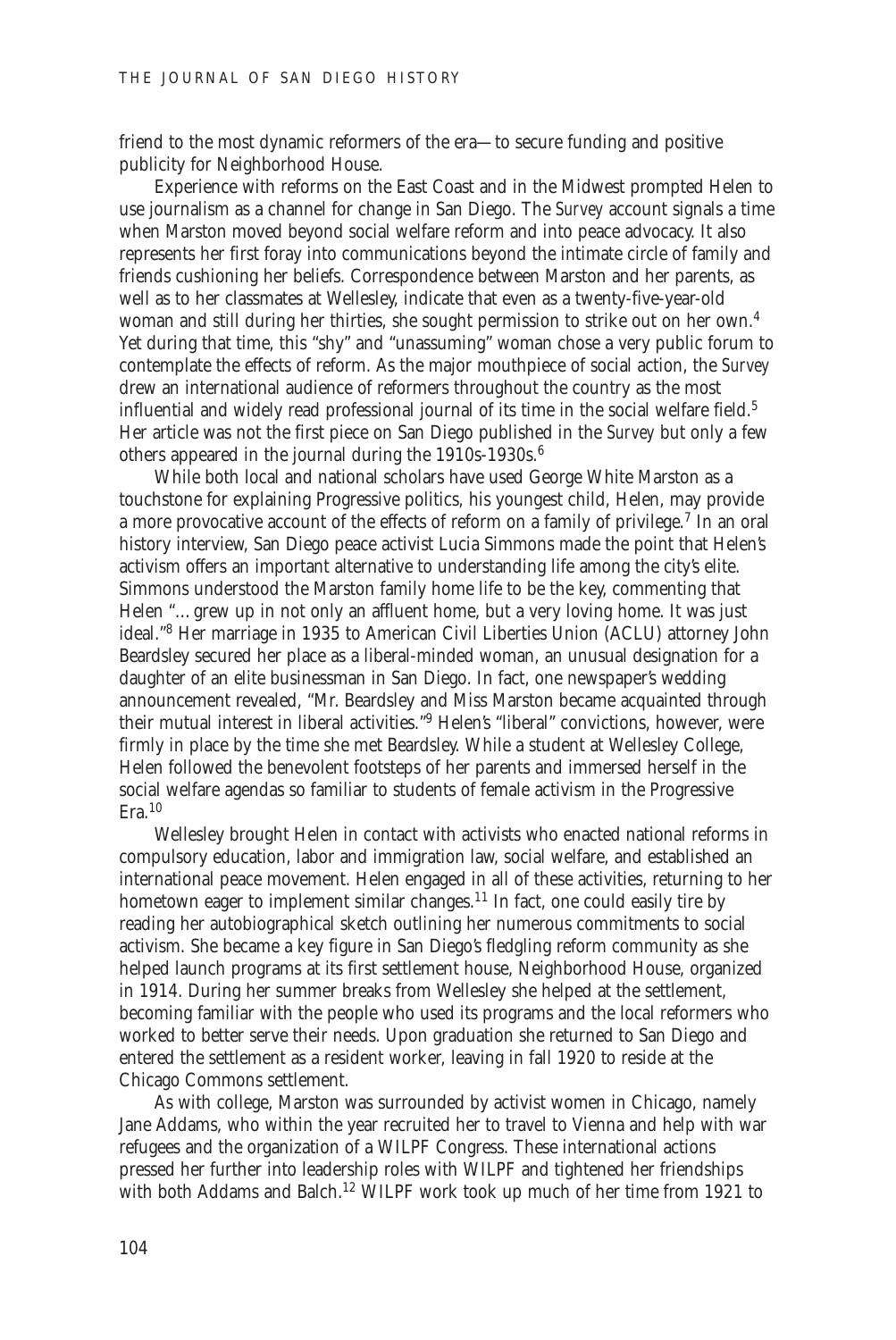1924; however, Helen continued to be involved with Neighborhood House, although not as a resident worker. In January 1924 Emily Greene Balch traveled to San Diego to recuperate from exhaustion. In spite of this convalescence, she gave several talks on peace organizing while in the city. Marston connected with Balch during that visit, even hosting one of the talks at her home. 1924 was a pivotal year for Marston in terms of her involvement with the Women's International League: she helped prepare for the International Congress held in Washington, D.C. and attended its WIL International Summer School in Chicago. San Diego and its Mexican barrio, however, continued to pull her home.<sup>13</sup>

Encouraged by Addams and Balch, Marston launched the San Diego WILPF branch in 1924, returning also to her work at Neighborhood House. She dedicated herself to the settlement for another five years, strengthening as well her connections to socialism. Indeed, her activism flowed well beyond the peace movement. In 1933 alone, Marston traveled to West Virginia to provide care for children in mining towns, helped organize Socialist leadership in her hometown, sat on the board of the Los Angeles chapter of the American Civil Liberties Union (ACLU), and established an ACLU branch in San Diego.<sup>14</sup> During the 1930s, her advocacy centered on disarmament, securing resources for the unemployed, and affirming civil liberties for those least represented by the courts. She gave birth to her son George in 1937 but still continued her volunteerism, focusing on refugee work during World War II and WILPF efforts into the 1960s.<sup>15</sup> Helen involved herself in San Diego's movement to end the Viet Nam war, and was known to march for peace at the age of eighty-seven.<sup>16</sup>

Engagements by middle-class, college-educated women with a community's poor represent a side of Progressivism that scholars have long recognized as a vital component to the era, but one in which those interested in San Diego have not yet fully assessed. Few historians have attempted to retrace the paths taken by Progressive activists such as Helen D. Marston Beardsley and members of the reform community in which she associated, opting instead to narrate the machinations of male-dominated partisan politics.<sup>17</sup> Yet through the lives of these social reformers we see the conflicting views facing Progressives seeking urban change as well as the complexity of their decisions to alter their worldviews.

As president of the settlement's board of directors in 1920, Marston wrote her first-person account for the *Survey* with advocacy in mind. The newly formed Community Welfare Council in San Diego included Neighborhood House among its twenty-three agencies cleared for funding eligibility, and Marston's article helped legitimate the local program.<sup>18</sup> Her article gave readers a glimpse into life at a southwest settlement, and emphasized interactions with the predominantly Spanish-speaking clientele. Established in 1914 by members of the College Woman's Club<sup>19</sup> (a predecessor to the American Association of University Women), Neighborhood House provided services typical of most settlements in the United States: pure milk, instruction in English, clean water for bathing, day care for the children of wage earners, and health screenings for infants and young children. Its location in the center of the tunacanning district allowed convenience for cannery workers to take advantage of the settlement's day nursery, and it soon became a center of activity for Spanish-speaking families.

The Mexican client base provoked uneasiness among members of San Diego's Anglo community who voiced several concerns stemming from trans-border movements: the spreading invasion of disease, gambling and prostitution from Tijuana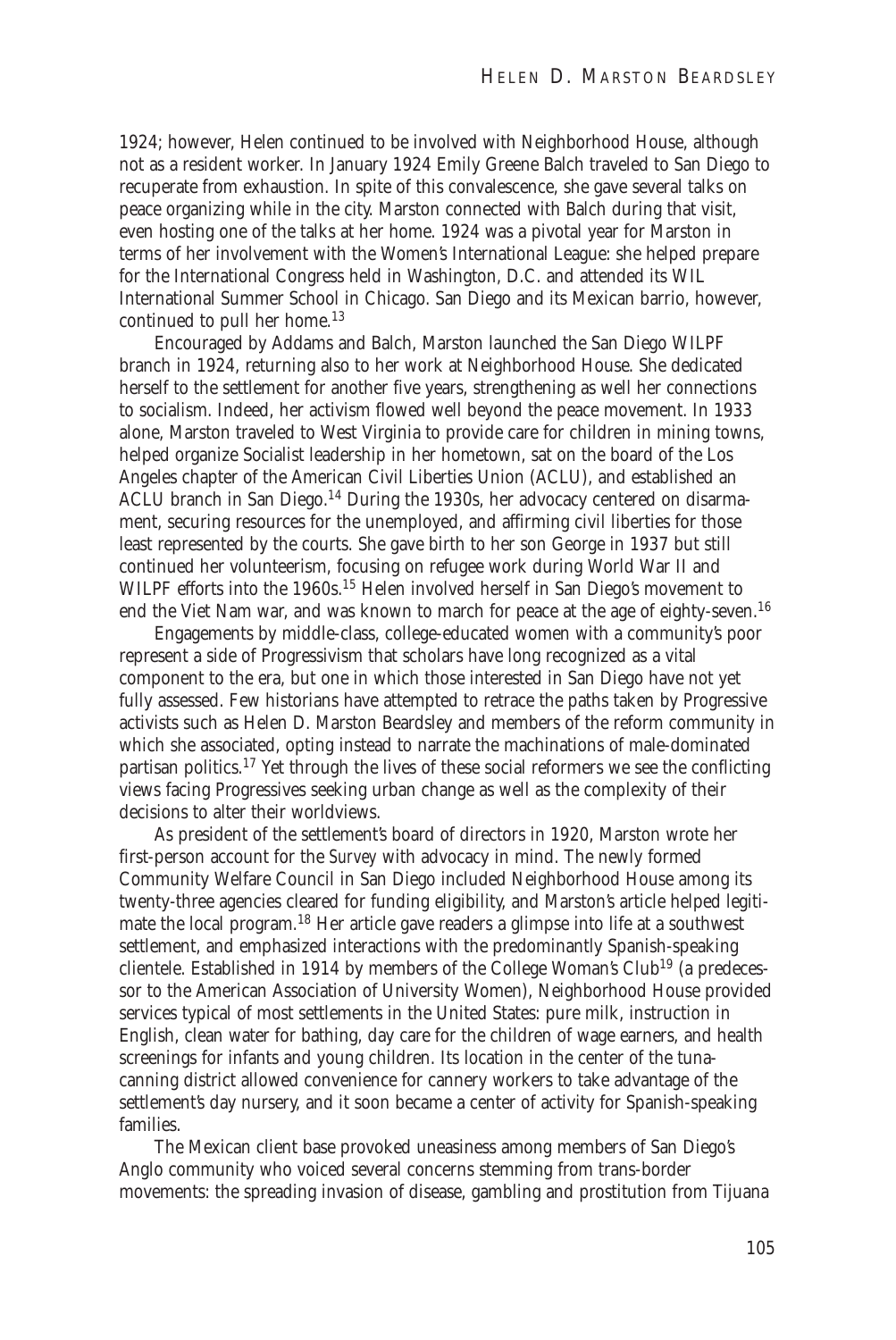and threats of violent action from Mexico's revolutionaries kept San Diegans wary of the need to police the border.<sup>20</sup> San Diego's labor organizers emphasized this disorder as a rallying cry for Mexican workers in the city to join their movement in solidarity against American capitalists who, they argued, encouraged vice and unfair labor practices in Tijuana. As reported by one historian of the San Diego Labor Council, in 1920 the group "sought and received the support of San Diego's Mexican community in its fight against drugs, liquor, and prostitution," and helped stage the celebrations of Mexico's Independence Day in San Diego's Balboa Park rather than in Tijuana.<sup>21</sup>

The presence of Mexican immigrants—especially ones who fit popular stereotypes of the poor, ignorant, unskilled peasant—sparked action throughout the southwest as a cornerstone of the Americanization movement. Led by Progressive reformers, many of them female settlement house workers, Americanization "advocated the creation of a homogenous national culture based on Anglo-American values," and found favor among California's reform community. Governor Hiram Johnson acted on this energy by creating in 1913 the California Immigration and Housing Commission (CIHC). Historian Gayle Gullett explained that, "to supporters of Americanization in California, Mexicans posed the most serious challenge to the state," but that educational programs offered through home teaching and in settlements could meet the challenge head on by teaching Anglo standards of food preparation, hygiene, and familial ethics to Mexicans families.<sup>22</sup> Writing for the CIHC in 1915, home teacher Amanda Mathews Chase minced no words in her justification for why Californians benefited from Americanization programs: "Mexicans lack social mobility because they are shiftless and thriftless…These people are *not* a hopeless proposition. But they need education of a peculiar sort—education that shall be a disciplinary tonic—that shall give them standards—that amounts to evolution."23

Gullet cited Helen Marston's *Survey* article and an equally provocative piece by another San Diego native, Edith Shatto King, as evidence of the intensity of the Americanization movement. Writing as the first head worker of Neighborhood House, King's *Survey* article appeared in 1917 at the height of angst in the city regarding border issues.<sup>24</sup> Their words, however, do not carry the zealous nativism shown by Amanda Mathews Chase. Rather, the messages penned by Marston and King seem to advocate for providing better health care and housing to immigrants because such provision represents a humane and just action. They emphasize how learning English can improve job opportunities for Mexican laborers, and in contrast to Chase, note an inherent loyalty and industry among Mexicans. King hoped to counter messages like Chase's explaining "The honesty and trust worthiness of the average working-class Mexican in my experience is based almost entirely on a feeling of personal loyalty rather than on any generally accepted American standard of right living. Such loyalty is perhaps the most hopeful groundwork for future character development in the eyes of their American neighbors. A small grocery man of my acquaintance informed me that he had never lost money when he gave credit to the Mexican working people in San Diego."<sup>25</sup> In describing the needs of children, King emphasized "I do not believe anyone on the border can guess what a generation of Mexican children might become were they properly taught not only English and the three Rs, but also skilled hand work, offering a real opportunity to earn a decent living."<sup>26</sup>

The two reformers were clearly affected by their interactions with families they encountered in their settlement work. Edith Shatto King's account emphasized that American prejudices against Mexican families, especially toward Spanish-speaking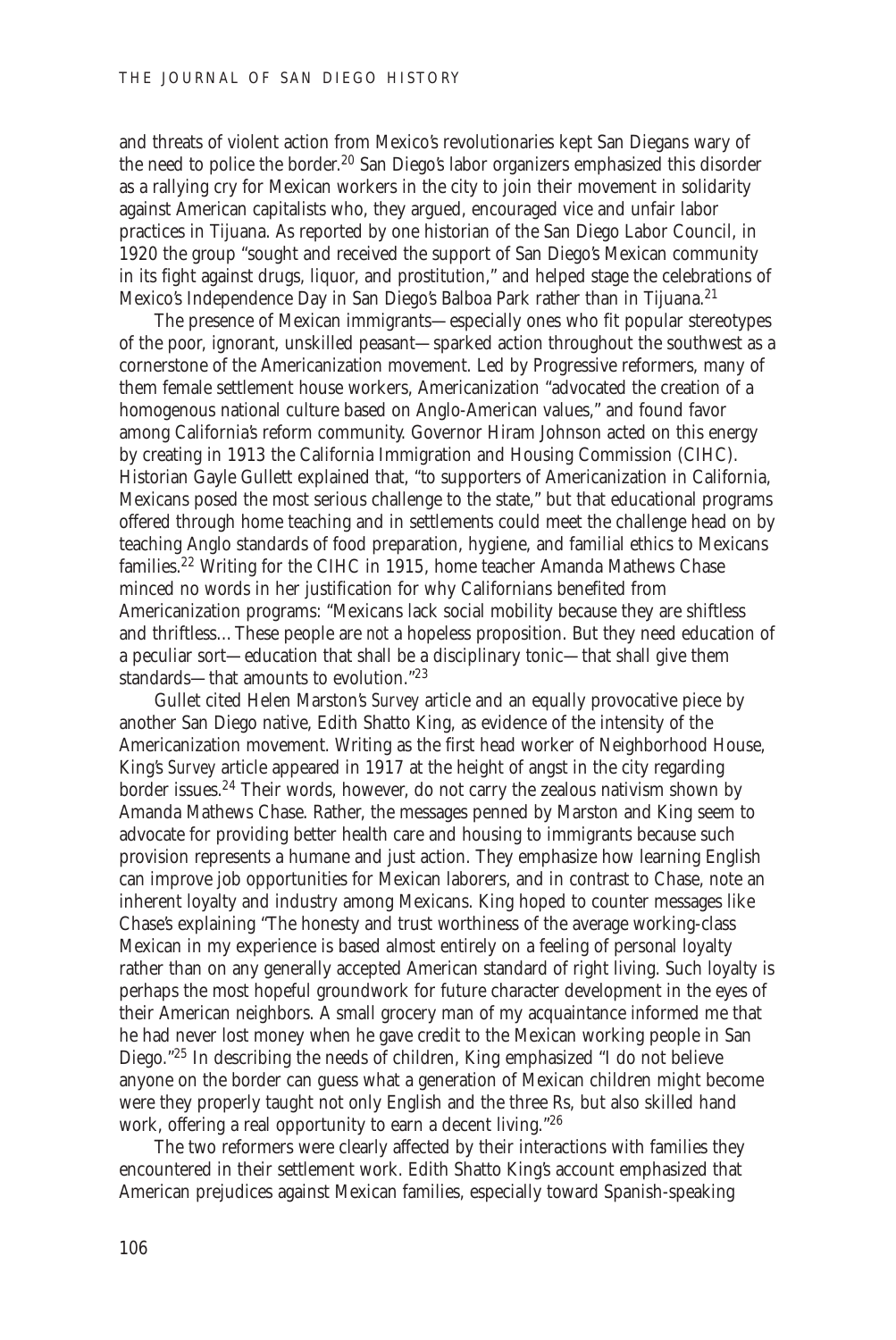children attending the public schools, caused the greatest harm to Mexican people living in the United States. She chastised teachers who provided special classes for Norwegian immigrants who did not speak English but ignored Mexican children in the same situation. King would lead San Diegans to rethink how they provided resources to those most in need by guiding a study of the city's social needs and helping to establish Neighborhood House. Consequently, English instruction for people of all ages and literacy levels served as a centerpiece of the settlement's programs. Marston's memoir shows signs that Mexican clientele she met at Neighborhood House unconsciously pushed her to come to terms with the false foundations that supported ethnocentric ideology in the early twentieth century. She also struggled with convictions regarding gender norms that emphasized Mexican men as



*Helen D. Marston, Wellesley, Class of 1916. Courtesy of Wellesley College Archives.*

incapable of earning sufficient wages to support their families, thus forcing their wives and daughters to both earn wages and perform all domestic duties.

Both women came to terms with racist ideologies learned during their San Diego childhoods and adopted new ways of thinking about Mexicans. Their settlement house experiences introduced King and Marston to realities rather than perceptions, and in documenting their interactions with these "neighbors" they encouraged other Anglos living in San Diego to look beyond stereotypes.

#### SAN DIEGO THROUGH REFORMERS' EYES

The Marston name carries historical weight in San Diego. Led by its patriarch, George W., the Marston family contributed vision, energy, wealth and time to establishing San Diego by 1920 as a major player in the tourist and trade industries. Much has been written about George White Marston's philanthropic largesse and political connections. He was, after all, a two-time mayoral contender and driving force behind the Nolen Plan, the establishment of San Diego's YMCA, and the San Diego Historical Society (SDHS).<sup>27</sup> His wife, Anna Gunn Marston, led several charitable interests as well, including the city's leading benevolent society, the Woman's Home Association.<sup>28</sup> Together they raised five children in San Diego—one son and four daughters—who each carried on the charitable commitment to their hometown<sup>29</sup>.

Indeed, the city owes its historical conscience to the Marston family. In 1907, George purchased the land on which the Junípero Serra Museum sits, securing a place for the development of San Diego's historical society. Like many families of distinction, the Marstons left behind in varying degrees snippets of their lives for history buffs and professionals alike to peruse. In 1956, Mary Gilman Marston completed a two-volume biography of her father to honor the legacy of his contributions to San Diego.<sup>30</sup> She and her siblings also donated papers from the much-beloved family business, Marston's Department Stores, to the SDHS and turned over the family home to the society, used now as a museum to highlight the beauty of Arts and Crafts furnishings and architec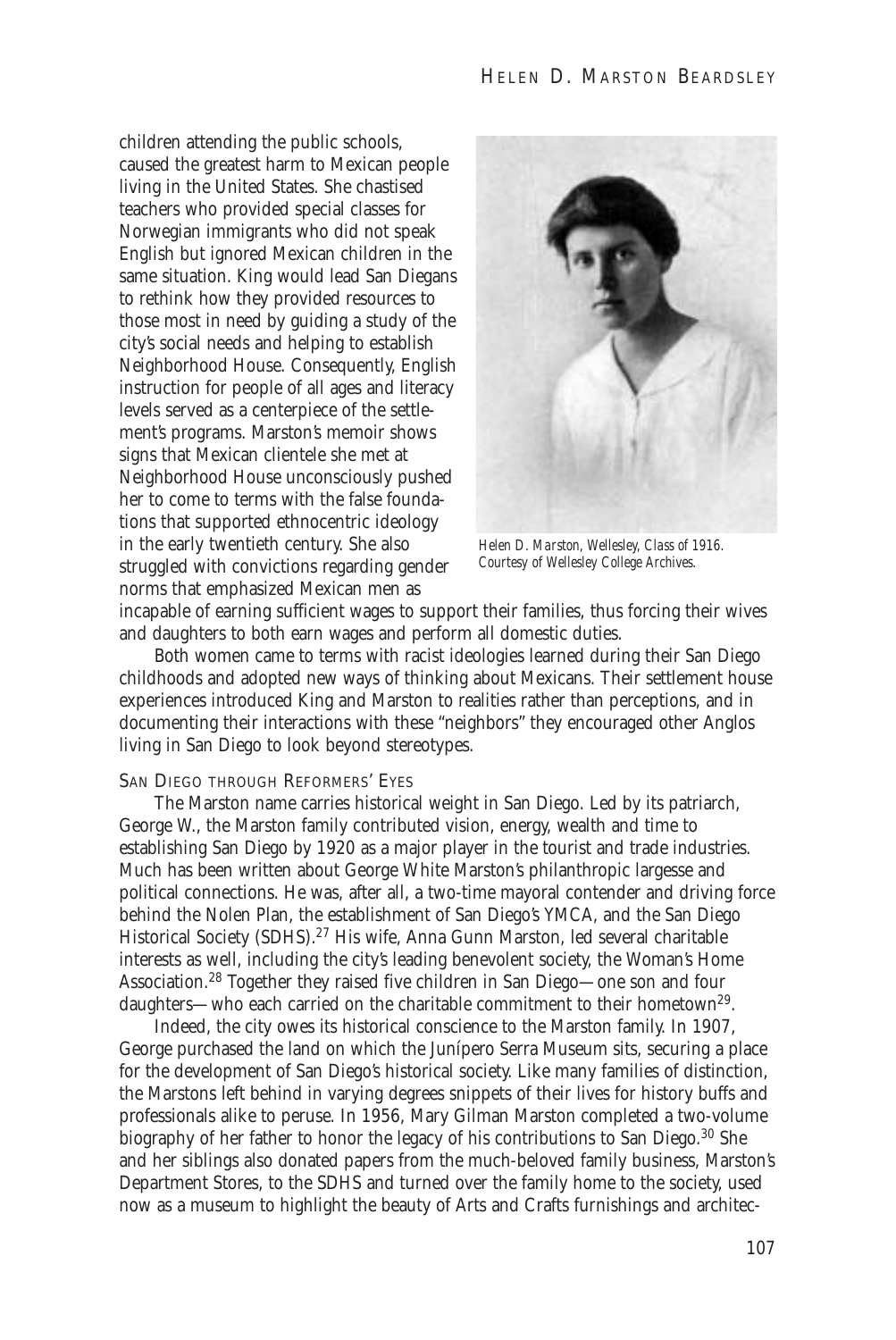ture.<sup>31</sup>

Helen's experiences differ from her parents and siblings in that her volunteerism reached beyond the local community and into the international arena. By all accounts, Helen D. Marston Beardsley lived an austere life dedicated to ending armed conflict, providing equitable treatment of laborers, and ensuring the provision of adequate medical services and housing to impoverished families. She is not included in the extensive literature on Progressive-era female reformers, with the exception of an article by peace studies scholar Joan Jensen. Perhaps her private nature would not allow such a spotlight. Upon her death in 1982, an obituary described the eighty-nineyear-old Helen Marston Beardsley as "a self-effacing woman who gave few, and only brief interviews," but during her lifetime she stirred up enough political interest to find herself on Richard M. Nixon's "enemies list," a distinction she found amusing.<sup>32</sup>

Born June 26, 1892, Helen attended the best schools San Diego could offer and never wanted for material goods.<sup>33</sup> She came of age during the height of Progressive debate in San Diego.<sup>34</sup> The city handed her father his first political defeat in 1913 when his controlled growth mayoral platform lost to one of development.<sup>35</sup> That same autumn, Helen headed east to enter Wellesley College in Massachusetts, a move that would dramatically influence the direction of Helen's adult life. Choosing a Wellesley education hardly represents a break from family tradition as she simply followed the path forged by her elder sisters who had all attended the prestigious school.<sup>36</sup> But for Helen, the experience catapulted her into Progressive reform.

At Wellesley, Helen connected with a network of professional women, such as economist and future Nobel Peace Laureate Emily Greene Balch, who guided her pacifist leanings into a firm belief.<sup>37</sup> Marston never had the opportunity to take class from Balch, but in Helen's memoirs she credited Balch with strengthening her commitment to disarmament.<sup>38</sup> Joining her parents on a European tour while it was under siege in 1914, she later recognized in her adult years that this trip would "confirm [her] absorption in problems of peacemaking."<sup>39</sup> Helen's views began appearing in letters to her parents, especially those to her father.<sup>40</sup> In a letter to him in February 1916, Helen argued that federal money should be directed toward "forming good relations with Japan, and in taking care of the women and children in factories and so forth, rather than arming to protect them against an army that we merely assume is coming."<sup>41</sup> Her convictions to save federal funding for domestic programs rather than military expenditures would strengthen throughout her life.

While Helen studied in the East, reformers in San Diego engaged in actions that influenced pivotal change. Members of the College Woman's Club (CWC) had been concerned for several years over the focus on commercial development despite evidence of growing poverty among San Diegans.<sup>42</sup> CWC members believed that city leaders had long ignored the needs of impoverished families, and proceeded to remedy the situation by using a common progressive tactic: launching a systematic survey of the city's social needs. The club voted to charge its Settlement Committee with "find[ing] a trained worker competent" to survey the city. Recommendations from Paul U. Kellogg, *Survey* Editor, and Shelby M. Harrison, head of the Department of Surveys and Exhibits for the Russell Sage Foundation, led the group to contract with experienced reformers Edith Shatto King (a San Diego native) and her husband, Frederick King.

The Kings had moved to San Diego in 1909 for Fred's tuberculosis. Another reformer and long-time friend, Mary Hill, persuaded the couple to help her organize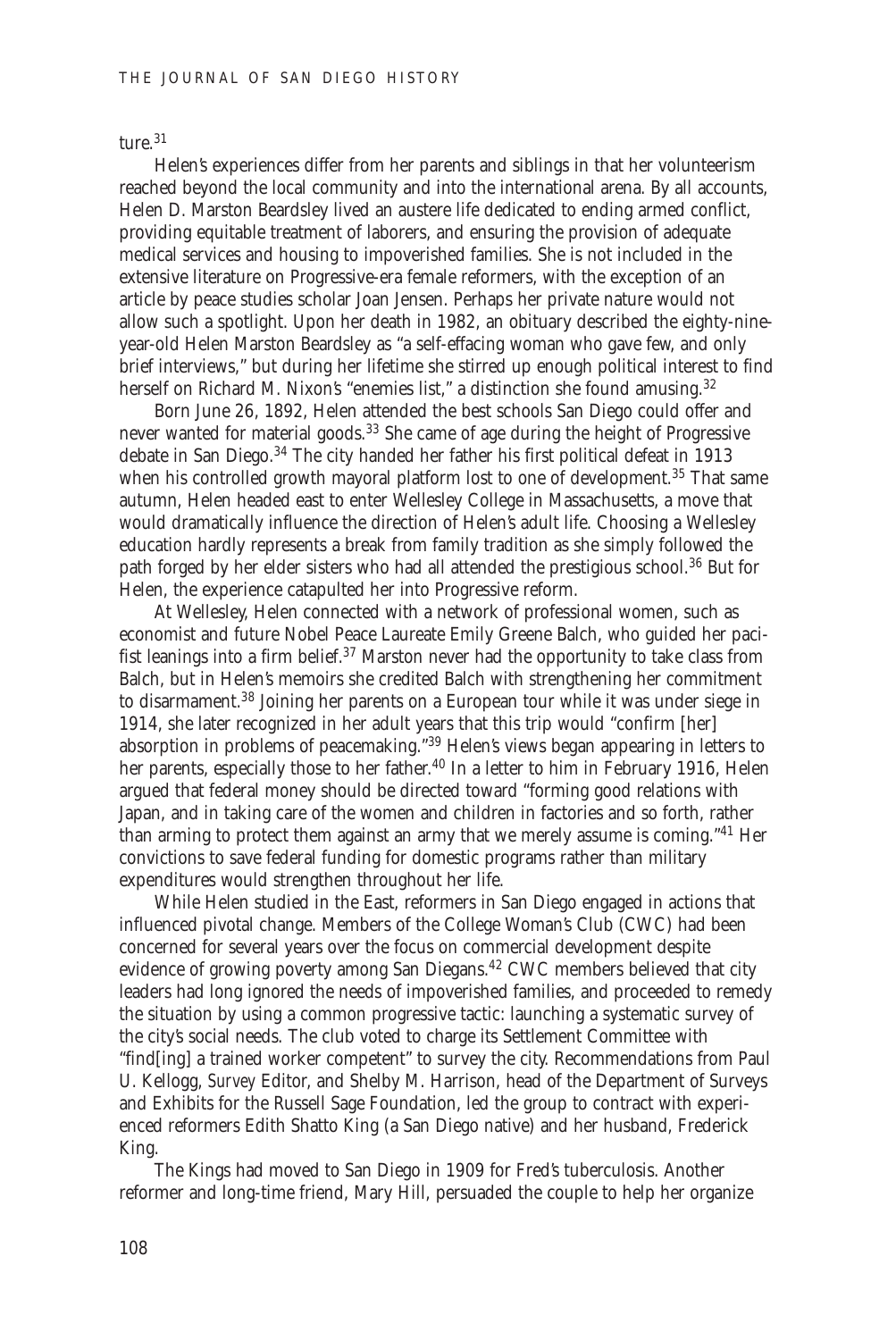|             | PATHFINDER SOCIAL SURVEY                              |  |   | OF SAN DIEGO                           |               |    |  |    |        |      |
|-------------|-------------------------------------------------------|--|---|----------------------------------------|---------------|----|--|----|--------|------|
|             | Report of Limited Investigations of Social Conditions |  |   | in San Diego, California               |               |    |  |    |        |      |
|             | UNDER DIRECTION OF THE COLLEGE WOMAN'S CLUB           |  |   |                                        |               |    |  |    |        |      |
|             |                                                       |  |   | EDITH SHATTO KING<br>FREDERICK A. KING | INVESTIGATORS |    |  |    |        |      |
|             |                                                       |  |   | Investigations                         |               |    |  |    |        | Page |
|             | Public Health and Sanitation                          |  |   |                                        |               |    |  |    |        | ъ    |
|             | Public Education                                      |  |   |                                        |               |    |  |    |        | 19   |
| Recreation  |                                                       |  |   |                                        |               |    |  |    |        | 24   |
| Delinquency |                                                       |  | × |                                        |               |    |  |    |        | 28   |
|             | Industrial Conditions-Foreign Population              |  |   |                                        |               |    |  |    |        | 31   |
|             | Betterment Agencies                                   |  |   |                                        |               |    |  | 36 |        |      |
|             |                                                       |  |   |                                        |               | W. |  |    | and it | 40   |
|             | Civic Improvement -                                   |  |   |                                        | 45.00         |    |  |    |        |      |

*The title page of Edith Shatto King and Frederick A. King's Pathfinder Survey of San Diego (1914). University of California, San Diego.*

an Associated Charities. Even though he was sick at the time, Fred King accepted the challenge, and became the first secretary of the San Diego Associated Charities.<sup>43</sup> For Edith, the move to San Diego represented a return to her childhood home. One of her first assignments as a social worker came in 1907 when she worked on an investigation of women and child labor in the cotton mills of the South and New England.<sup>44</sup> She then assisted in collecting data for a national study of the living and working conditions of young department store clerks.45 So in selecting the Kings, the CWC chose a highly professional and dedicated couple that had a long track record of social welfare experience.

The CWC membership helped gather evidence and arrange interviews with the social worker community, making it possible for the report research to be conducted within three weeks. Their findings, published in 1914 as *The Pathfinder Social Survey of San Diego*, documented the grimy side of San Diego life, and according to its authors represented the first document produced by the social work community in San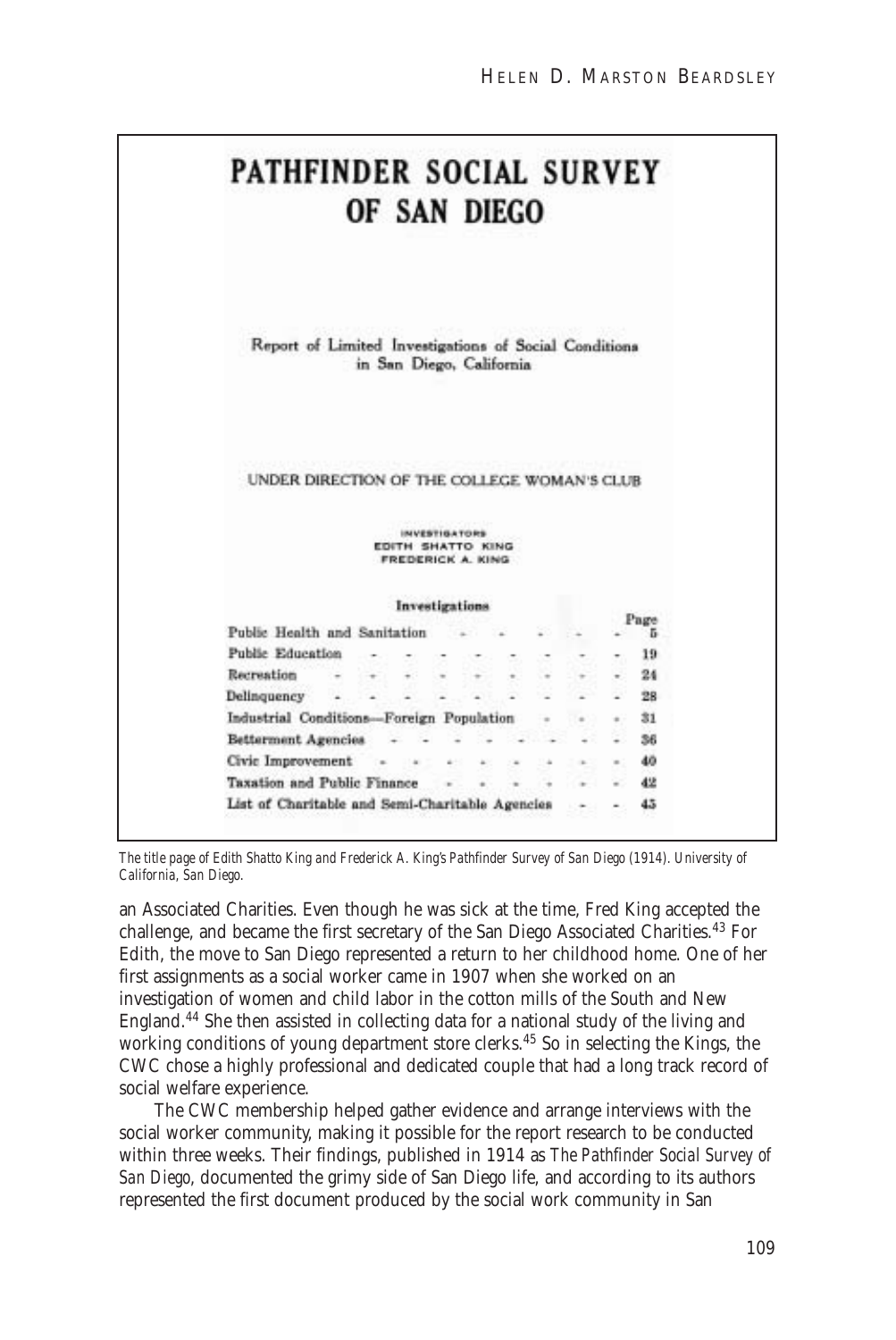Diego.<sup>46</sup> The Kings' investigations fell into eight categories: public health and sanitation; public education; recreation; delinquency; industrial conditions—foreign population; betterment agencies; civic improvement; and taxation and public finance. Lack of any coordinated oversight in the city was a central theme that ran through the document; a secondary concern emphasized that some groups, like Mexican families, continued to be overlooked by existing agencies.<sup>47</sup>

Through their research, the Kings found that housing conditions in San Diego did not mirror those of the urban squalor in eastern cities and factory towns; however, they urged civic leaders to pay closer attention to certain districts. Out of five hundred places inspected in 1912-13 by the Department of Public Health, officials ordered two hundred closed to residential living, with the following description typical of neighborhoods containing condemned dwellings:

There are distinctly slum conditions in San Diego in shacks along the waterfront and among the Mexicans, negroes and whites in the tenement houses and cottages of the district south of F Street, and west of Sixteenth Street to the waterfront. One instance was given of a tenement which housed twenty-three persons in four rooms…They were living in such places, not from choice, but from the fact that these places offered cheap rates…It is difficult for poor Mexicans to secure cheap rents in San Diego, consequently they crowd themselves and several families into some old house or unsanitary shack. Some of these latter are presented to the view of the tourist on arriving.<sup>48</sup>

The Kings likely recognized that these kinds of descriptions would fuel the worries among civic leaders, especially those who promoted the community as a healthy alternative to industrial cities in the East and Midwest. Five years earlier in 1909, authorities had launched a clean-up campaign of the notorious "Stingaree District," located from the waterfront through the downtown. Infested with saloons, opium dens, and prostitute cribs, the Stingaree had been an open sore on an otherwise healthy looking city. In preparation for the 1915 Panama-California Exposition, leaders authorized Walter Bellon, the plumbing inspector for the City Health Department, to survey the district. He found dilapidated buildings with open privies, rat colonies, and standing sewage.<sup>49</sup> Unfortunately, the most destitute of San Diego's poor lived in these dwellings, and demolishing the dwellings only served to push these people onto the streets.

Despite these actions, little had changed by the time the Kings surveyed the area. Businessmen feared that too much talk of "unsanitary shacks" would no longer attract stable investors or health conscious and wealthy tourists. To be sure, by 1916, the Annual Report of the Department of Public Health admitted, "It is now a well established fact that San Diego offers little to the tubercular, in fact such cases frequently do poorly here."<sup>50</sup>

High infant mortality rates also posed special concern for San Diego reformers. While in relation to that of other cities, mortality from childhood diseases remained low, it still posed a problem, especially among families segregated from finding adequate medical attention. This was not a new revelation to reformers. In a report to the Associated Charities on November 18, 1910, City Physician Francis Mead had concluded that infant mortality among "Americans" was low, but "high among Mexicans who are hopelessly ignorant."<sup>51</sup> Mead's report was silent on the status of other minority groups left to fend for themselves such as the Chinese, African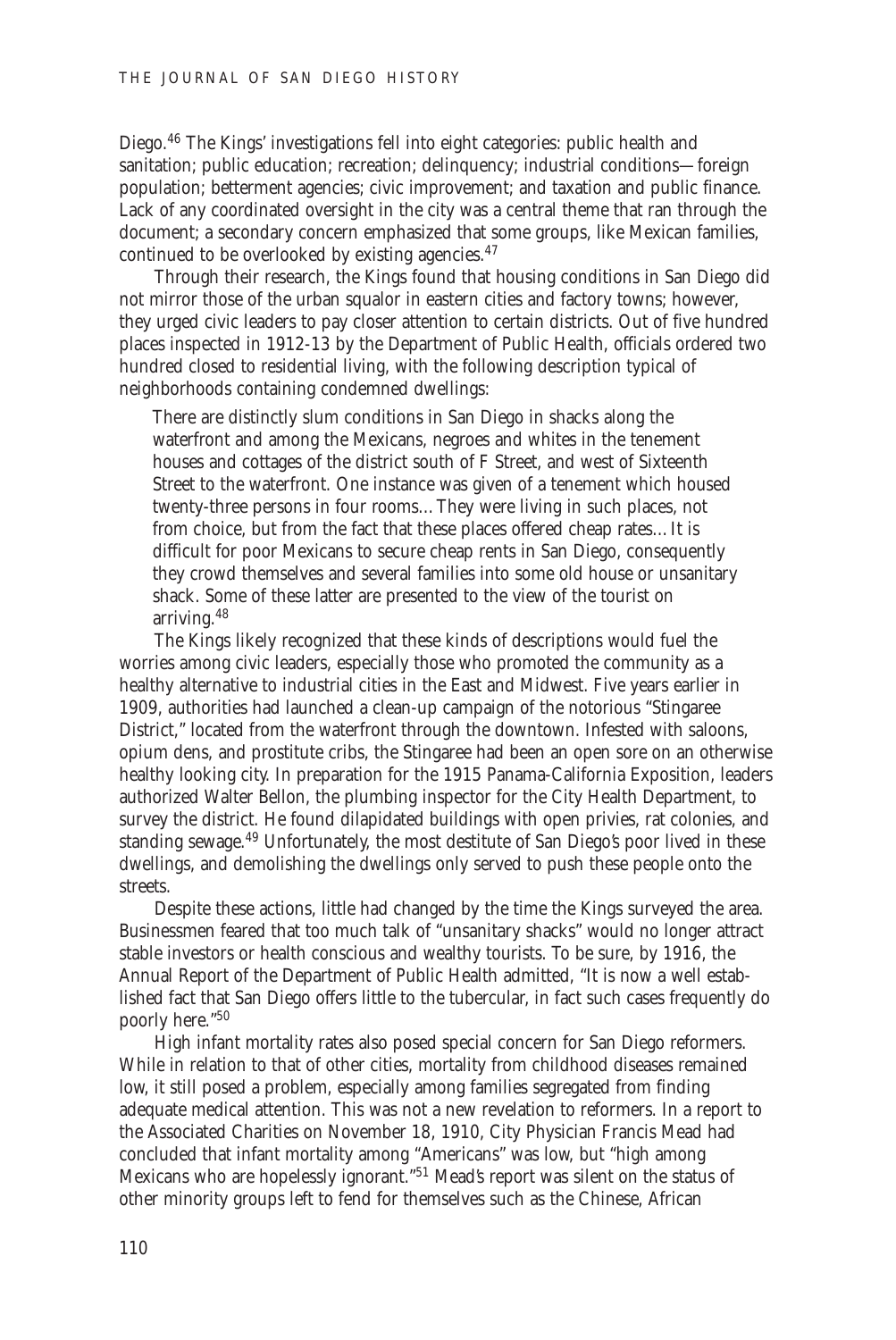American and Indian populations, but it signaled to the Charities that infant mortality was indeed a serious problem among the city's working poor. The CWC and the religious community, especially Catholic parishes, took interest in helping Mexican families with finding basic services to raise them from poverty; however, their efforts were often met with disdain by the majority of San Diego voters. *The Pathfinder* study was an attempt to counter these sentiments.

The Kings echoed Mead's conclusions, finding that out of 1,191 documented births in 1913, eighty-five babies died before reaching the age of one year. One hundred and thirty-five children under the age of five also died that year.<sup>52</sup> The Kings explained: "This is perhaps not large compared with the infant death rate in eastern industrial cities, but it is far too large for a city whose natural advantages and size should make ideal conditions for babies." They made two suggestions for curbing infant mortality: first, that the city implement a visiting nurse program whose professionals would train mothers in the proper care of infants and solutions; and second, to establish a free day nursery "where working mothers can leave their babies in the care of trained nurses while away from home."<sup>53</sup>

Immediately upon release of the survey, the CWC membership began implementing the programs suggested in the *Pathfinder*. The survey team had pinpointed the Logan Heights neighborhood as the community that would benefit most from social welfare programs, thus the CWC established a settlement house program in the area. In 1914, they opened Neighborhood House (NH), located on 14th Street near Market, just one block north of the San Diego Free Industrial School.<sup>54</sup> Edith Shatto King accepted the job as head resident, a position she would keep for only one year, resigning in December 1915 because of her husband's illness.<sup>55</sup>

Like most other settlement houses across the country, programs at NH included a day nursery for the children whose parents worked in the nearby fish canneries; within two years, CWC members included a kindergarten as partial remedy for the "many neglected-looking children playing in the streets."<sup>56</sup> To deal with the concern over infant mortality among Mexican families, the group opened an infant welfare station at NH in 1916 and adopted the classic Progressive strategy of using visiting nurses to extend care to the neighborhood. Mary Hart Taylor, RN, a public health nurse in charge of the city's child hygiene division, supervised visiting nurses in providing medical examinations for babies, distributing pure milk to families, and teaching hygiene classes to mothers and daughters.<sup>57</sup>

But the first few years of operation proved troubling for NH residents and their clients as prejudice and disease infested the community. Suspicious Anglos worried about the presence of so many families who did not speak English, especially in light of the ongoing revolution in Mexico. Some believed that certainly these families included a communist subversive. Members of the Advisory Council for San Diego's Associated Charities discussed these suspicions in their meetings, realizing the need for stepping up assistance to Mexican families. In March 1916, the Council noted, "The police have recently been arresting a number of Mexican men. Three of the families have had to come to us for assistance. The Advisory Committee felt that just as far as it was possible to do so, these families should be turned to the county for help."<sup>58</sup> Anglo San Diegans also worried about the dangers of sickness as measles and pneumonia leapt from the soldiers stationed at Camp Kearney and raged through the barrio. The influenza epidemic of 1917 hit the Mexican community particularly hard, but nervous Anglos saw only that these life-threatening illnesses would harm their families.<sup>59</sup>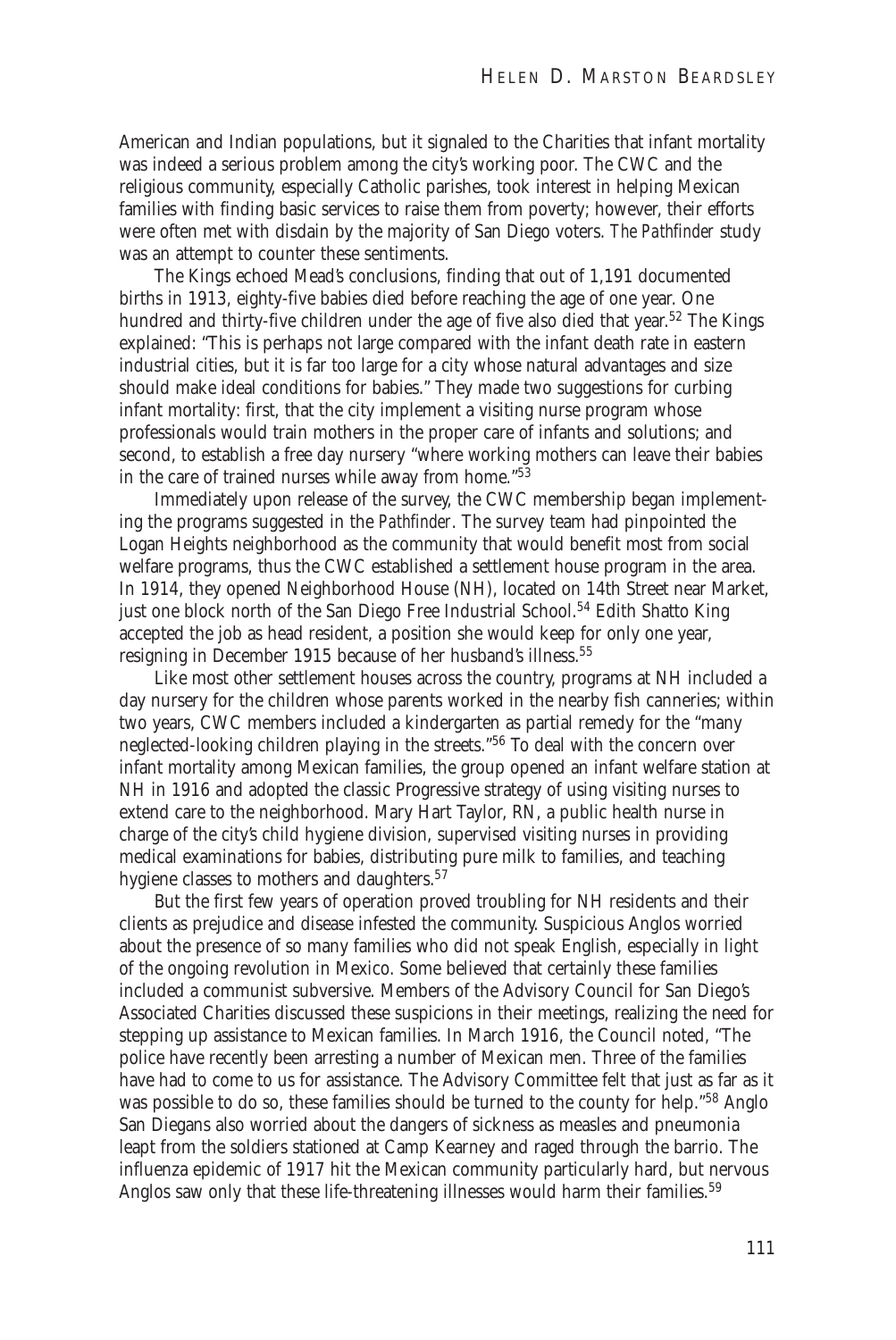In an effort to prevent further outbreaks of measles, diphtheria and influenza, settlement residents took advantage of newly available federal grant money offered through the Smith-Hughes Act of 1917.<sup>60</sup> Neighborhood House personnel used Smith-Hughes funds for maternal education, arguing that the population they served consisted primarily of farm laboring families. Smith-Hughes granted states the funds to promote education in agricultural-related industries and among agricultural workers.<sup>61</sup> As such, Mary Hart Taylor established in 1918 a Little Mothers Club to train young girls in the care of pre- and post-natal women and their babies. She also implemented a program to test Mexican children for "subnormal mental and physical development."<sup>62</sup>

Despite opportunities for federal funding, settlement house residents and volunteers knew that confronting prejudices toward the primarily Mexican population formed a key piece of their activism. Helen Marston and Edith Shatto King used the *Survey* to attract national attention and highlight the progress made through Neighborhood House. While they focused on describing the prejudices they witnessed within the San Diego community, their stories also reveal their personal struggles with overcoming long-held stereotypes of lazy, ignorant, and uncivilized immigrants.

#### A PUBLIC PERSONA AWAKENED

Like so many other college-educated women of the Progressive-era, Helen Marston's college experience intensified her desire to reform the country.<sup>63</sup> Throughout her years at Wellesley, Marston worked intermittently at settlement houses—in Boston's Denison House, Henry Street Settlement in New York's Lower East Side, and at San Diego's Neighborhood House during her summer breaks—but upon her graduation in 1917, Helen returned to San Diego and entered Neighborhood House as a full-time social worker and educator.<sup>64</sup>

Progressive reformer Daisy Lee Worthington Worchester described Helen Marston as the leader of "a group of young college women" who recruited her in 1917 as the head worker for Neighborhood House. According to Worchester, after only three years in operation, the settlement needed "reviving," having suffered from the "blight of war, [and] the disorganization of every form of social work which dealt with foreigners." Worchester remembers her year in residence at Neighborhood House as one of "increasing horror" as the effects of measles, pneumonia, and influenza epidemics took their toll on area residents. Worchester blamed a "corrupt" Board of Supervisors for the lack of concern toward the needy and charged that they made "certain that every dollar which was spent would do a dollar's worth of good for them and their political aspirations."<sup>65</sup>

As a middle-class Anglo, Marston had been raised believing Mexicans a "lazy people," yet she admitted observing a very different persona among the families using NH programs.<sup>66</sup> Over cups of coffee with Mexican mothers and young daughters waiting their turn at the settlement's Municipal Milk Station, Marston entered a world of female companionship very different than connections made in Wellesley dorm rooms. She developed a deep respect for these women who carried "the double burden" of cannery work and domestic responsibilities.

Settlement house workers were long familiar with cultural barriers between themselves and their largely immigrant neighbors. Marston's memoir publicized that problem by underscoring an important realization: that the ethnocentrism informing her childhood could not be legitimated by her adult interactions with Mexican families. After working with youth at Neighborhood House, Marston decided that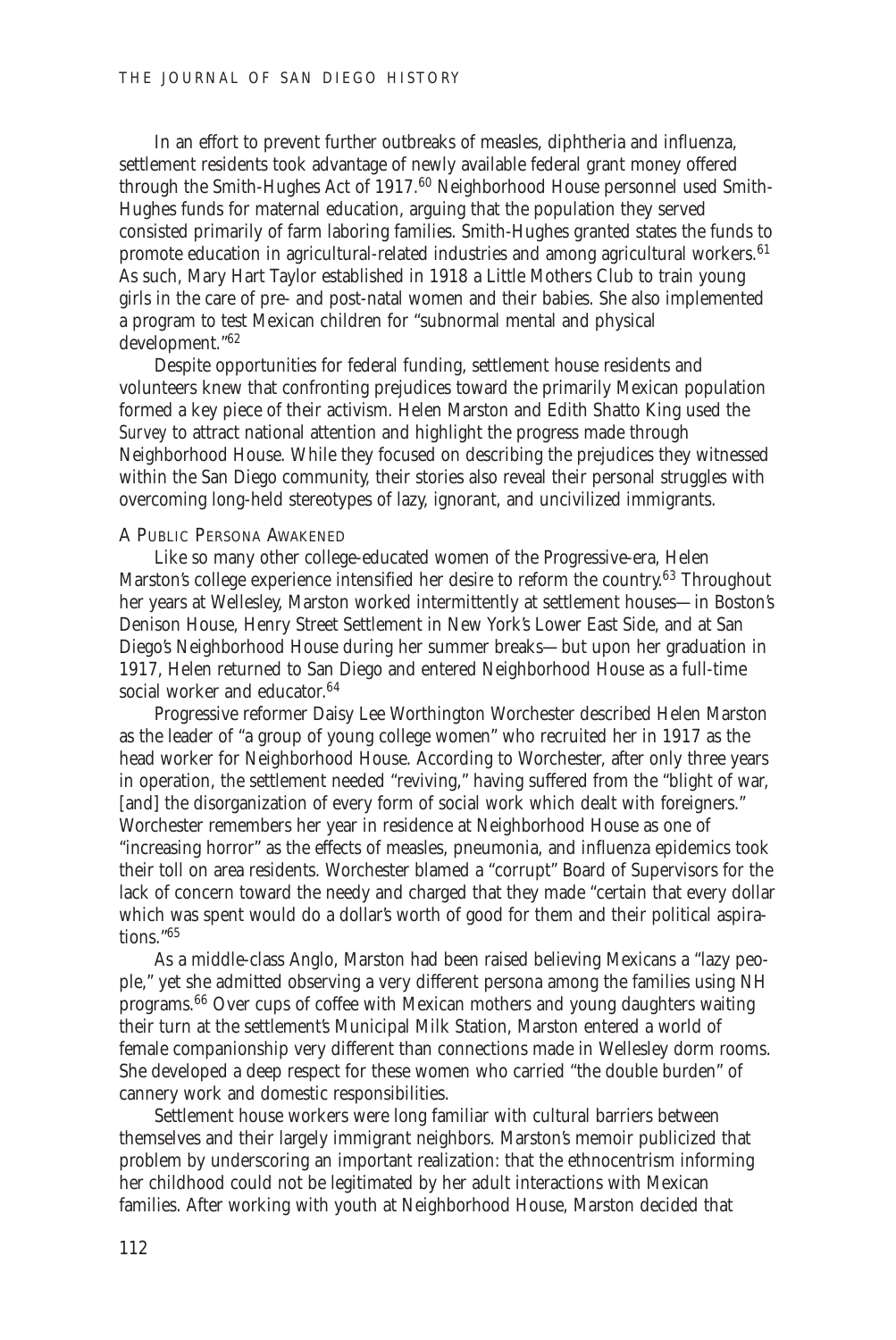Mexican girls worked harder than their brothers. Yet she also began to understand that her earlier perceptions of an innate laziness among Mexican males had little to do with initiative and everything to do with opportunity. She struggled with this realization, claiming, "the imputation of laziness to men and boys has more foundation," but also admitting that, "the issue is a harder one to decide."<sup>67</sup>

Such a change in perspective did not come immediately, even to someone as devoted to social justice as Helen Marston. In the 1920 *Survey* article, Marston revealed her ethnocentric self by explaining that Mexican fathers needed more ambition to adequately support their families. She admitted, however, not knowing the Mexican father well, thereby opening the door to understanding how race, gender and ethnicity defined opportunity. Marston recognized the "distinct effort" made by some Mexican fathers to attend English classes offered at Neighborhood House but also admonished those fathers not in attendance for not trying hard enough to learn technical skills and English. She understood that the problem for Mexican fathers and their sons lay in their "lack of ideas rather than an unwillingness to work," yet she struggled with these realizations.<sup>68</sup>

Marston was not alone in her revelations. Edith Shatto King preceded Marston in using the *Survey* to emphasize how her San Diego childhood had prejudiced her outlook of non-white families. Recalling that her father blamed Mexicans if anything was missing about the garden, King admitted to the *Survey* audience in 1917, "as a child, I was never taught to fear or hate the 'dirty' Mexicans, only to despise them." Mexican and Anglo children did not play together and it was that segregation that eventually shook King's thoughts on Mexicans. She recounted an incident from childhood in which a group of Mexican children had grown angry at not being able to play in the favorite spot of Anglo children. Their anger confused her as a child but set King on a path that eventually led her to work toward social justice through settlement work. The memory of Mexican children unjustly persecuted served as the foundation for King's implementing English classes at Neighborhood House so that the children could perform better in the public schools. She also organized dances and playgroups so that Mexican youngsters had their own safe places to play.<sup>69</sup>

King's actions had little to do with Americanizing or control as some scholars of settlement workers have charged. Rather, she wanted to remedy some of the hurt her family and friends had inflicted on their Mexican neighbors in the past. Yet she, as well as Marston, fell to using stereotyped descriptions of families as a way to highlight likeable characteristics: festive costumes rather than threadbare rags, wafts of perfectly spiced foods rather than the meager rations put before children, and families gathered in gay circles of music rather than parents dead tired from long hours of physical labor. Marston and King used the notions of a primitive culture to shine a positive light on their Mexican clients. King romanticized the poverty of Mexican migrants, offering her readers a sanitized vision of crude conditions:

They lived, for the most part, in shacks decorated with long strings of red peppers drying in the sun…On moonlight nights one rarely passed by without hearing the soft tones of La Paloma from a guitar or a violin, and sometimes laughter and gay Spanish words, coming from the shadows under the pepper trees. Other families of Mexicans liked the open starlight better than shack or garden. They traveled in groups and camped about the country wherever work was to be found . . . Men, women and children worked together. And how vivid in my memory are the women at work in the peanut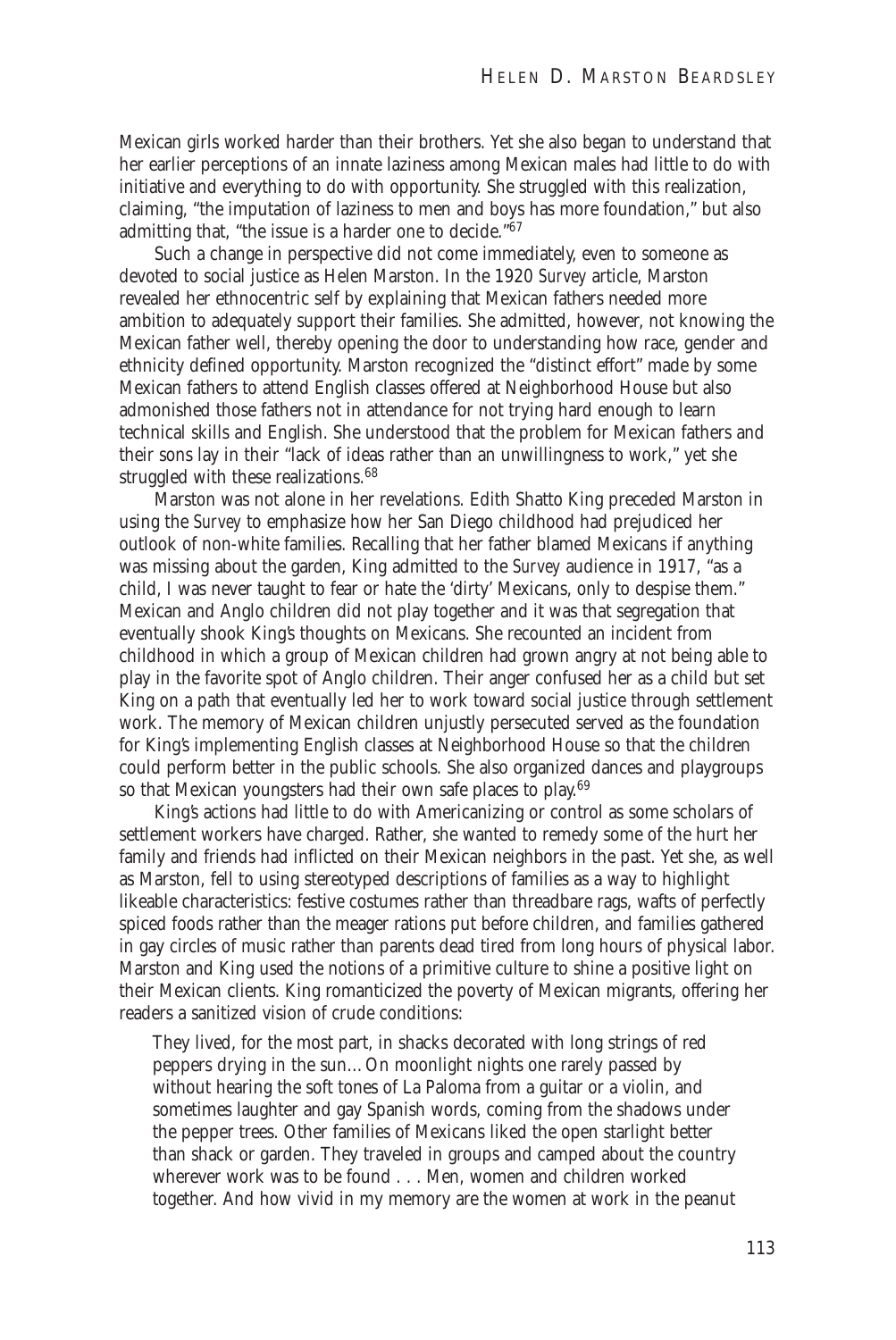fields, clad in gay colors of red and yellow with a black shawl . . . their fat brown babies close by, naked in the sun.<sup>70</sup>

So much of California's history depended on those romantic notions. Civic leaders had long been using the romance of Hispanic culture to entice newcomers to their communities. The Panama-California Exposition exploited the beauty of a Spanish past,<sup>71</sup> popular fiction embraced the stereotypes, and advertisers painted portraits of festive Latin scenes on fruit boxes to entice buyers.<sup>72</sup>

The reality of life for those who came to Neighborhood House looking for purer milk and free health checks was far different. King failed to explain that Mexican migrants had no other choice than to keep their babies in the field while they labored from 4 a.m. to 6 p.m., often in the hot sun. Likewise, living under the open sky was their only option, not one of choice. Surely King as Neighborhood House's head worker understood these realities, so her decision to paint a romantic picture was one taken from an activist stance.

Marston also romanticized living conditions, writing that the Mexicans' "primitive ways of living help," their situation because "cracks let in air, sunshine is sought for its heat, and there is little furniture to make cleaning hard."<sup>73</sup> Her rationalization of their poverty is perhaps annoying to the modern reader, but no more so than Marston's rationale of an inherent dishonesty among Mexican people, especially men. She wrote, "Everyone knows that the Mexican does not have the same standards of honesty tha[n] the American," claiming nationalism and gender had much to do with the trait:

Certainly to tell the truth is not so important a thing among our neighbors as it is among us. In small matters it is more important to please. Yet I think one can generally get into a sincere relation with Mexicans just as one can with Americans. Our Mexican boys, while they lie freely to hide evil done, yet have, I think, been as frank with us, when questioned directly, as American boys have been. I have twice had boys say, on top of a lot of lies, "Well, I will tell you the truth," then tell it straight out. A woman, speaking of a nurse who had been kind to her, said, "I tell her no lies." Some of my friends, I think, would tell me no very big lies (emphasis Marston's).<sup>74</sup>

What exactly can we make of this woman who turned her back on society's coming out parties but held tightly to ethnocentrism in the face of the grit and grime of poverty? After all, she authored the *Survey* article as a form of advocacy for the Neighborhood House community. The article shows her intellectual understanding of the intercultural environment in which she worked, and the power of communicating that setting in an international journal. In 1920, Marston enjoyed the professional connections of her Wellesley degree as well as her experience in eastern settlements; publishing in the Survey proved the strength of these connections. Her article illuminates the discrimination and prejudice endured by Mexicans in San Diego but it also reveals a good deal more about white reformers operating in the area. Marston allows the reader to see the personal tension experienced in her re-evaluation of a worldview that posited white superiority.

The Mexican mothers who visited Neighborhood House perhaps tried to assert their power over retaining their cultural ideals. However, poverty often served as a barrier to succeeding in their goals.<sup>75</sup> But Marston unwittingly reveals that, in some areas, she clung to irrational stereotypes of her Mexican "friends" and believed that women using the milk station needed to understand and adopt American ways in order to better preserve the health of their children. We see Marston's humanness in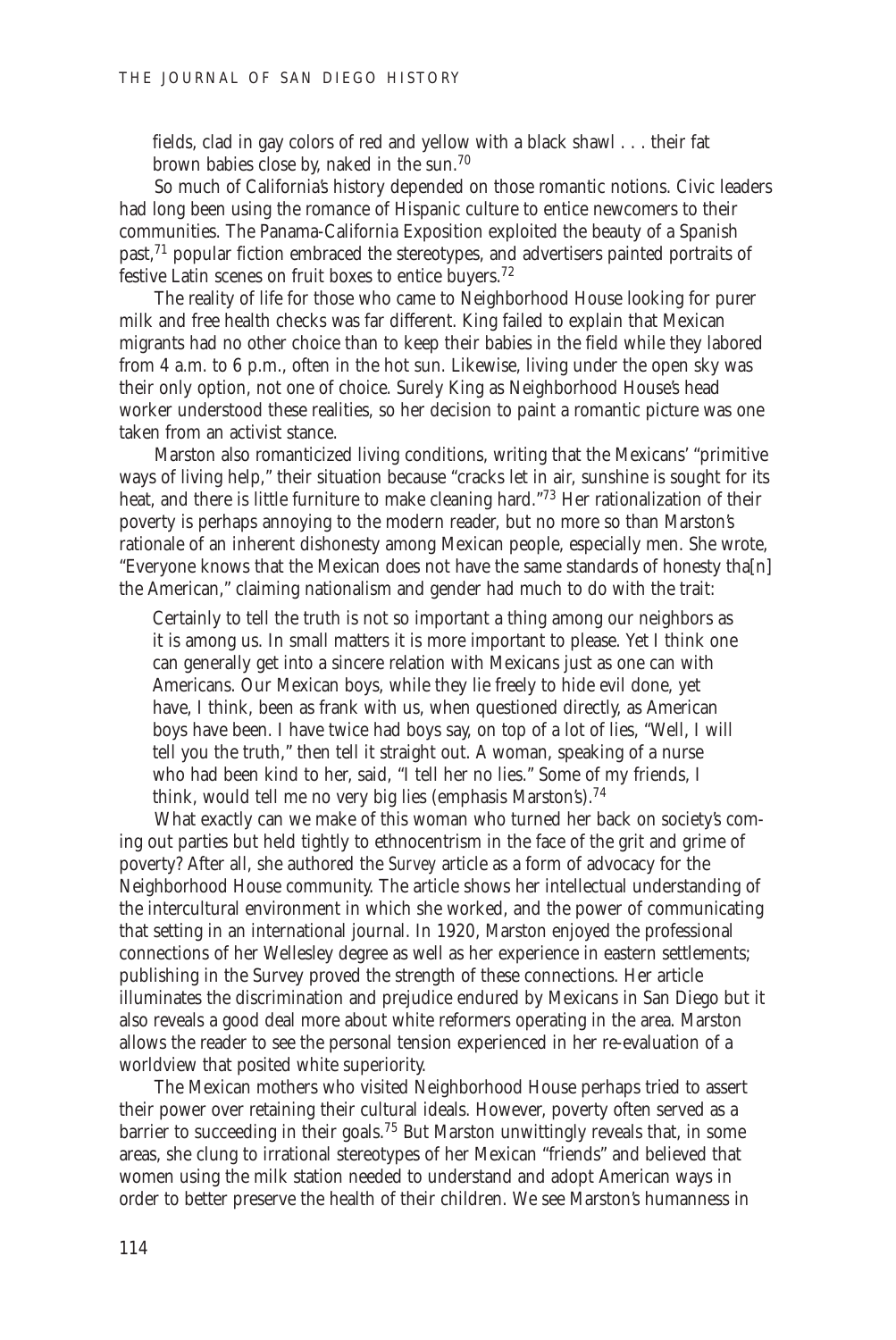this contradiction: reformers did not always set out to control those in their care but in their attempts to improve lives they, in fact, did issue a fair amount of control over people's lives.<sup>76</sup>

It is these sentiments that are perhaps most troubling in studying Helen Marston Beardsley, for they detract from her efforts to elevate the standing of Mexicans in San Diego. Contradictory and conflicted in the way she expressed her respect for Mexicans, Marston struggled to rethink Anglo prejudices that characterized Mexicans as a dishonest and primitive people. Yet at the same time, she championed their rights to earn wages, live in clean affordable housing, and have access to medical care, proper nutrition, and day care for their children. In explaining why Mexicans lived primitively, Marston noted, "Is it not possible that these descendants of the Mayas are a backward people today, because for centuries they were deprived in their own country of the proper soil in which to develop?"77 Land reform in Mexico had long been a plea of the masses, harkening back to Mexico's independence from Spain in 1821 and continuing into the twentieth century. Marston's comment was simply acknowledging her engagement with the larger social issues at work in the lives of Mexican immigrants, although few in San Diego's elite sympathized with the plight of landless peasants. In fact, many San Diegans became angered with the jump in immigration that resulted from the outbreak of the Mexican Revolution in 1910. Marston opened herself to criticism from her contemporaries by acknowledging that Mexicans had been unjustly denied property for this was truly libelous thinking for a "Southwestern Anglo" in 1920, and especially for a woman.

Her position as a college-educated "New Woman" did little to legitimate her ideas among the majority of conservative-minded Anglos in San Diego. The Social Gospel – the responsibility of the wealthy (and thus most capable) to provide for those less fortunate – had informed her parents' philanthropy and certainly played a role in forming Marston's ideas about her role in elevating the status of Mexican families.<sup>78</sup> The steadfast philanthropy of her parents nurtured her social activism from the time she was a young girl. Her Wellesley education and subsequent training as a settlement worker may have intensified her convictions to help the poor but George and Anna Gunn Marston gave her their blessing to throw herself into San Diego's underworld. In fact, when Neighborhood House fell short of operating funds in the summer of 1925, George Marston stepped in with a seven hundred dollar donation to get them through the year.79 However, their beliefs also coincided with ideas popular among the majority of Southwestern Anglo citizens in the early twentieth century.<sup>80</sup> The Marstons understood that their whiteness and wealth gave them a responsibility to help those less fortunate, believing this assistance critical to the "civilization" of certain cultural groups in the city, primarily Mexican Americans and Chinese immigrants. Their daughter's attitudes and actions represent movement away from such engrained notions of racial superiority and toward an awakening of cultural sensitivity.

Can we say that Marston hid her ethnocentrism under the cloak of reform? Perhaps those living in the barrio would have rather dealt with blatant displays of racism stripped of any hidden messages. Or did her experiences with the poor transform her worldview? Certainly by the onslaught of the Great Depression she had awakened to the injustice served up by a white power structure that employed darker skin at a lower wage. As a member of the ACLU, in 1934 Marston made six trips to the Imperial Valley to support Latino migrant farm workers striking against the lettuce, melon, and pea farmers. These acts demonstrate Marston's final coming of age, since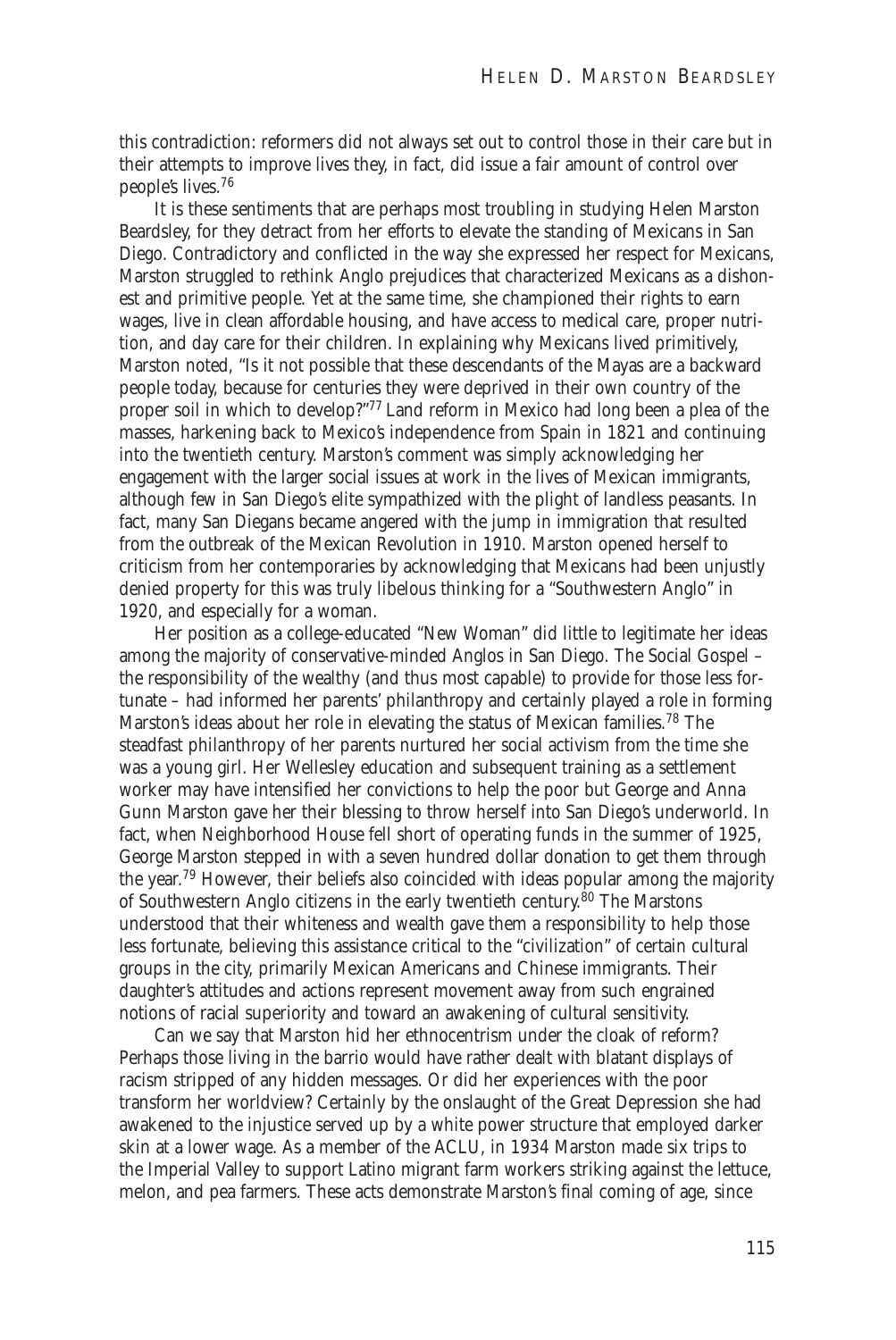the strike ultimately hurt her father's department store business when lettuce growers threatened a boycott of the Marston Department Stores.<sup>81</sup>

Marston's association with the ACLU introduced her to John Beardsley, a deputy city attorney in Los Angeles and key ACLU member. She married Beardsley in 1935 at the age of 43, later than most of her contemporaries but a characteristic common among early twentieth-century female peace activists.<sup>82</sup> A widower, Beardsley found in Marston a partner as equally devoted to social justice as himself. Before moving to California in 1905, Beardsley had served as secretary of the Associated Charities in Des Moines, Iowa. Once in California his specialty in Constitutional law guided his efforts toward securing free speech. In 1923 he organized the Southern California Branch of the ACLU, and would later become a Superior Court Judge.<sup>83</sup>

Marriage and subsequent motherhood fixed Helen's activism as quiet yet steady throughout the 1940s and '50s. Helen and John's son, George M. was born in 1937. The Beardsleys called Los Angeles their home, and Helen remained there even after John's death in 1946, eventually returning to San Diego in 1960. Anti-war protests during the late 1960s introduced a new generation to Helen D. Marston Beardsley, many of whom reminisce fondly about the group of gray-haired matronly protestors.<sup>84</sup> In her seventies during the Viet Nam protests, Helen had a long and steady commitment to disarmament, embracing the idea as a teen and deciding in college to dedicate her life to pacifism and socialism. Having experienced little of oppression in her own life, she ventured back to San Diego ready to enlighten the city's authority to the need for reform and to uplift the poor with access to vital services.

Years later in an interview regarding the history of San Diego's Neighborhood House, Marston "spoke with disdain" of those volunteers and staff dedicated to the Americanization of Mexicans, and vehemently separated herself from their company. Instead, Marston proudly recounted the time settlement workers cared for the Mexican twin babies brought to the settlement by their father after their mother had abandoned them. That racial ethnic integration and acceptance was the kind of incident Marston hoped her friends *and* critics would remember.<sup>85</sup>

Reformers like Helen D. Marston Beardsley questioned their parent's ideologies in an era of incredible racism and class conflict. They made career choices that led them into impoverished neighborhoods as social workers and educators, and they communicated their changing perceptions about their place in American society through such public instruments as the *Survey*. For the historian, especially the historian of women in the United States, these female reformers have helped us better our own careers as we have used their stories to engage in debates about conflicted influences of reform during the Progressive Era. Helen D. Marston Beardsley embodied the characteristics of the New Woman—young, white, middle class, college-educated, enthusiastic, and energized by the possibilities of change—and she found like-minded women at college and upon her return to San Diego.

Marston took a different path than most women of her social position but she first had to come to terms with long-held stereotypes informing her attitudes about why certain men and women remained oppressed. Female reformers in San Diego, like Helen Marston Beardsley and Edith Shatto King, were not naïve to the conservative political and social agendas of their hometown that pushed aside welfare supports; rather they used their positions as members of the white establishment to voice their discomfort with the status quo at the national and international levels, making their revelations a very public affair.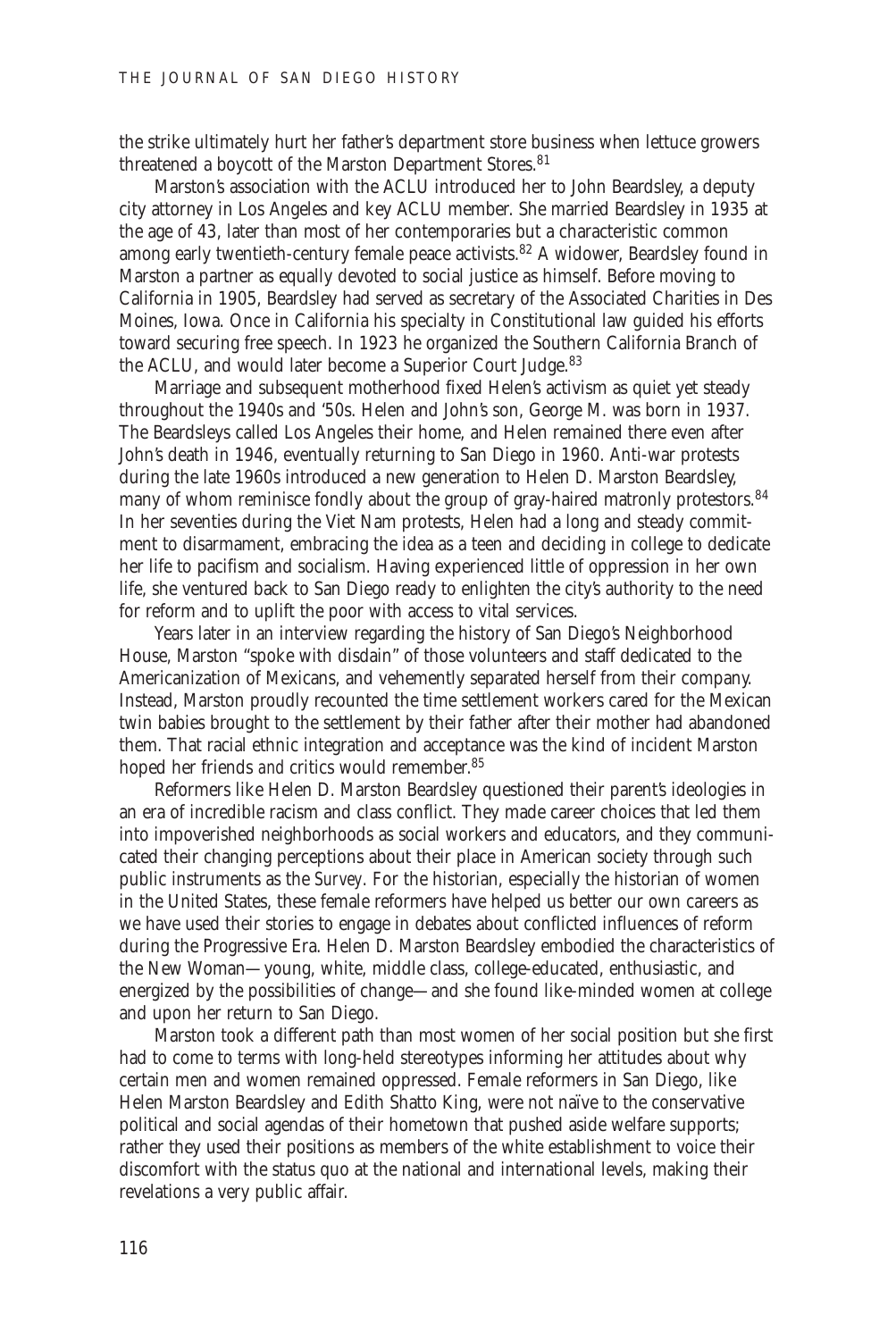## **NOTES**

■

- 1. I first presented this research at the 2002 meeting of the Western Association of Women Historians at the Huntington Library, and thank Professor Kathleen A. Brown for her commentary and the Department of History at Illinois State University for providing travel funds. In developing the ideas into this essay, Jason Kaplan, graduate assistant extraordinaire, tracked down obscure citations and Douglas Cutter helped me clarify my thoughts. I discovered Helen's *Survey* article one dreary, winter morning in the library at Michigan State University when I longed for the ocean breezes of San Diego. Her activism awakened my ideas about Progressive reform, and charted my research path back to the beloved Casa del Prado in Balboa Park. There, friend and Marston expert Gregg R. Hennessey encouraged me to explore Helen's influence. He read very early versions of this essay, improving its analysis each time, for which I am very thankful.
- 2. Helen D. Marston, "Mexican Traits," *Survey* 44 (August 2, 1920), 562.
- 3. Joan M. Jensen, "Helen Marston and the California Peace Movement, 1915-1945," *California History* 67 (1988), 120. A little studied organization a decade ago, the WILPF has since enjoyed considerable attention from historians who have produced invigorating analyses. These include the works of Leila Rupp, *Worlds of Women: the Making of an International Women's Movement* (Princeton: Princeton University Press, 1997); Linda K. Schott, *Reconstructing Women's Thoughts: The Women's International League for Peace and Freedom Before World War II* (Palo Alto: Stanford University Press, 1997); Carrie A. Foster, *The Women and the Warriors: the U.S. Section of the Women's International League for Peace and Freedom, 1915-1946* (Syracuse: Syracuse University Press, 1995); Harriet Hyman Alonso, *Peace as a Women's Issue: A History of the U.S. Movement for World Peace and Women's Rights* (Syracuse: Syracuse University Press, 1993); Jo Vellacott, "A Place for Pacifism and Transnationalism in Feminist Theory: the Early Work of the Women's International League for Peace and Freedom," *Women's History Review*, 2, no. 1 (1993): 23-56; and Anne Marie Pois, "The U.S. Women's International League for Peace and Freedom and American Neutrality, 1935-1939," *Peace & Change* 14, no. 3 (1989): 263-284.
- 4. A bit of Helen Marston Beardsley's personal correspondence can be found in the Women's International League for Peace and Freedom Collection (SDWILPF) at the San Diego Historical Society Research Archives (SDHS) but I relied on the sources cited throughout Jensen's article to affirm this point.
- 5. To understand how the *Survey* promoted Progressive agendas see Daniel T. Rogers, *Atlantic Crossings: Social Politics in a Progressive Age* (Cambridge: Harvard University Press, 1998); and Clarke A. Chambers, *Paul U. Kellogg and the Survey: Voice for Social Welfare and Social Justice* (Minneapolis: University of Minnesota Press, 1971).
- 6. An index search of volumes 30 (1911) through 47 (1922) of the *Survey* indicate only a handful of articles devoted to topics in San Diego, including the presence of Japanese in the city and the importance of building the structures in Balboa Park for the 1915 Exposition. Special thanks to Jason Kaplan for his research assistance in validating this point.
- 7. In addition to connections with San Diego's commercial development, the Marston name has surfaced in the intriguing tale of murder, prostitution, and social reform in antebellum New York City. See Patricia Cline Cohen, *The Murder of Helen Jewett: The Life and Death of a Prostitute in Nineteenth Century New York* (New York: Vintage, 1998) for how George White Marston's father, George P., became entwined in the infamous murder trial.
- 8. Page 8 of the Lucia Simmons Interview by Craig Carter, 5 December 1986, San Diego Historical Society Oral History Program, transcript in SDHS.
- 9. "Helen Marston to Wed John Beardsley at Home Rites," *San Diego Sun*, 22 June 1935. The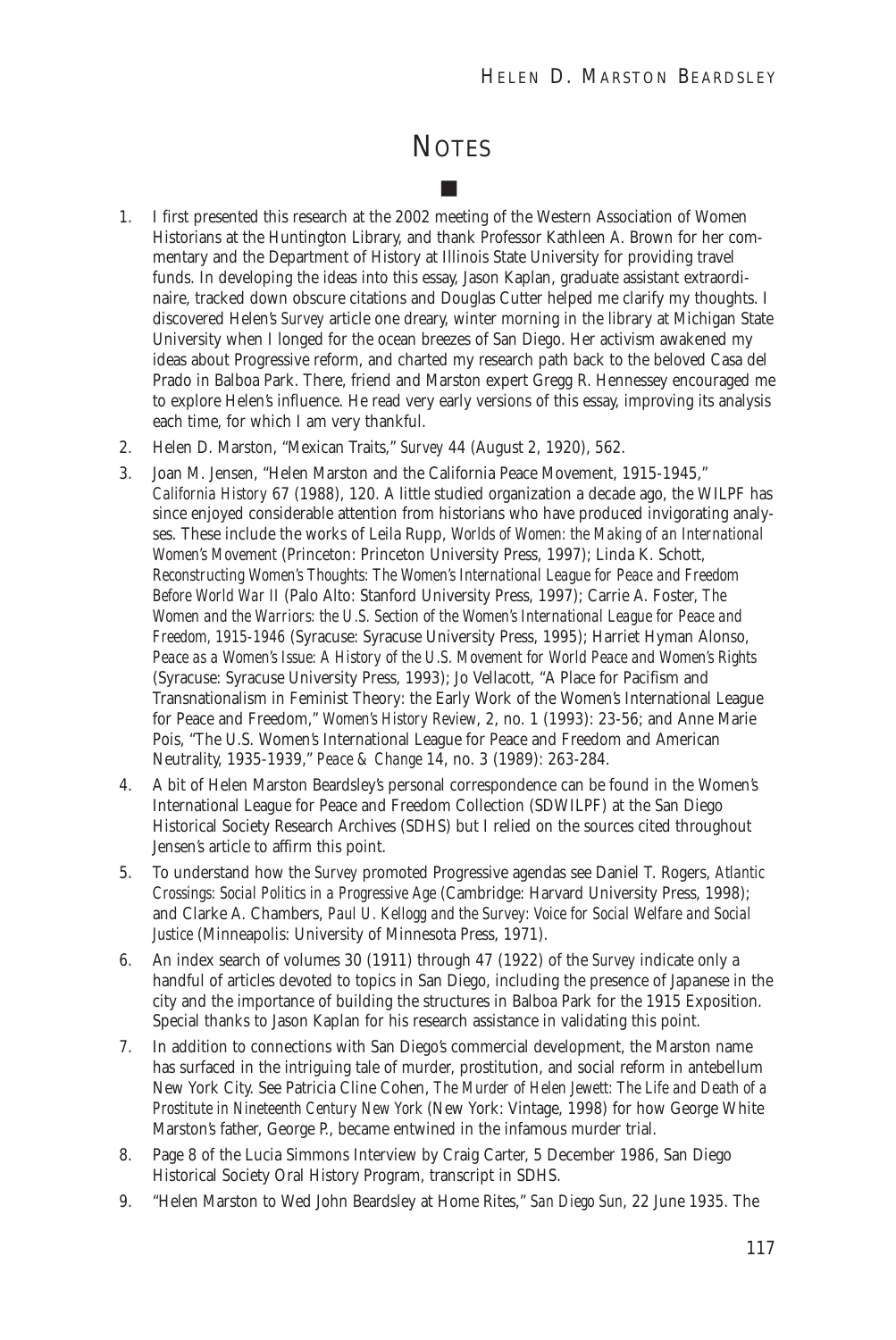*San Diego Union* announcement described Beardsley as a "nationally known liberal"; the *Sun* story elaborated on the reasons for his professional reputation by explaining how in 1931 he had carried an appeal to the United States Supreme Court to reverse the conviction of Yetta Stromberg in the California Red Flag law. The Sun noted that the reversal represented the "first time the high court declared a law unconstitutional on the ground that it violated the freedom of speech guaranteed by the First Amendment."

- 10. A sampling of this extensive literature includes, Victoria Getis, *The Juvenile Court and the Progressives* (Urbana and Chicago: University of Illinois Press, 2000); Sonya Michel, *Children's Interests/Mothers' Rights: The Shaping of America's Child Care Policy* (New Haven: Yale University Press, 1999); Elizabeth R. Rose, *A Mother's Job: The History of Day Care, 1890-1960* (New York: Oxford University Press, 1999); Elizabeth J. Clapp, *Mothers of All Children: Women Reformers and the Rise of Juvenile Court in Progressive Era America* (University Park: The Pennsylvania State Press, 1998); Joanne L. Goodwin, *Gender and the Politics of Welfare Reform: Mothers' Pensions in Chicago, 1911-1929* (Chicago: University of Chicago Press, 1997); Kriste Lindenmeyer, "A Right to Childhood:" *The U.S. Children's Bureau and Child Welfare, 1912-46* (Urbana: University of Illinois Press, 1997); Kathryn Kish Sklar, *Florence Kelley and the Nation's Work: The Rise of Women's Political Culture, 1830-1900* (New Haven: Yale University Press, 1995); Molly Ladd-Taylor, *Mother-Work: Women, Child Welfare, and the State, 1890-1930* (Urbana: University of Illinois Press, 1994); Theda Skocpol, *Protecting Soldiers and Mothers: The Political Origins of Social Policy in the United States* (Cambridge: Harvard University Press, 1992); Robyn Muncy, *Creating a Female Dominion in American Reform, 1890-1935* (New York: Oxford University Press, 1991); Ellen Fitzpatrick, *Endless Crusade: Women Social Scientists and Progressive Reform* (New York: Oxford University Press, 1990); Linda Gordon, *Pitied but not Entitled: Single Mothers and the History of Welfare* (New York: The Free Press, 1994) and Gordon, eds. *Women, the State and Welfare* (Madison: University of Wisconsin Press, 1990).
- 11. Joyce Antler made an in-depth study of several notable women who graduated from prestigious schools in the late nineteenth century—Jane Addams, Marion Talbot, M. Carey Thomas, Rheta Dorr, Margaret Anderson, Vida Scudder, and Hilda Worthington Smith and Wellesley graduates from the class of 1897 to assess the "formative place of familial relationships in the after-college lives of educated women." Antler's assessments focused on the women comprising alumnae from an earlier generation than Helen Marston but her findings are relevant for understanding Marston's return to San Diego. Antler found among the Wellesley class "women with professional callings still identified themselves as daughters," and "often the desire to return home influenced the kind and location of work women chose. Several women exchanged better jobs for less satisfying ones in their home towns so they could live with their families." Perhaps more telling is the filial relationship between Helen's elder sister, Mary Gilman Marston, and her parents. Mary graduated from Wellesley in 1903, never married and remained devoted to her parents, the family home, and her siblings' families. Indeed, "status as a daughter…seemed as important among this social circle as professional achievement." See Antler, " 'After College, What?': New Graduates and the Family Claim," *American Quarterly* 30, no. 4 (Autumn 1980), 425-426.
- 12. For an interesting comparison of how the country received these female activists, see Harriet Hyman Alonso, "Nobel Peace Laureates, Jane Addams and Emily Greene Balch: Two Women of the Women's International League for Peace and Freedom," *Journal of Women's History* 7, no. 2 (1995): 6-26.
- 13. See Jensen, "Helen Marston and the California Peace Movement, 1915-1945," 121; and SDWILPF for details of each activity.
- 14. Helen D. Marston Beardsley Autobiographical sketch (HMB Sketch), Box 2, file 27 (HMB correspondence), SDWILPF.
- 15. HMB sketch.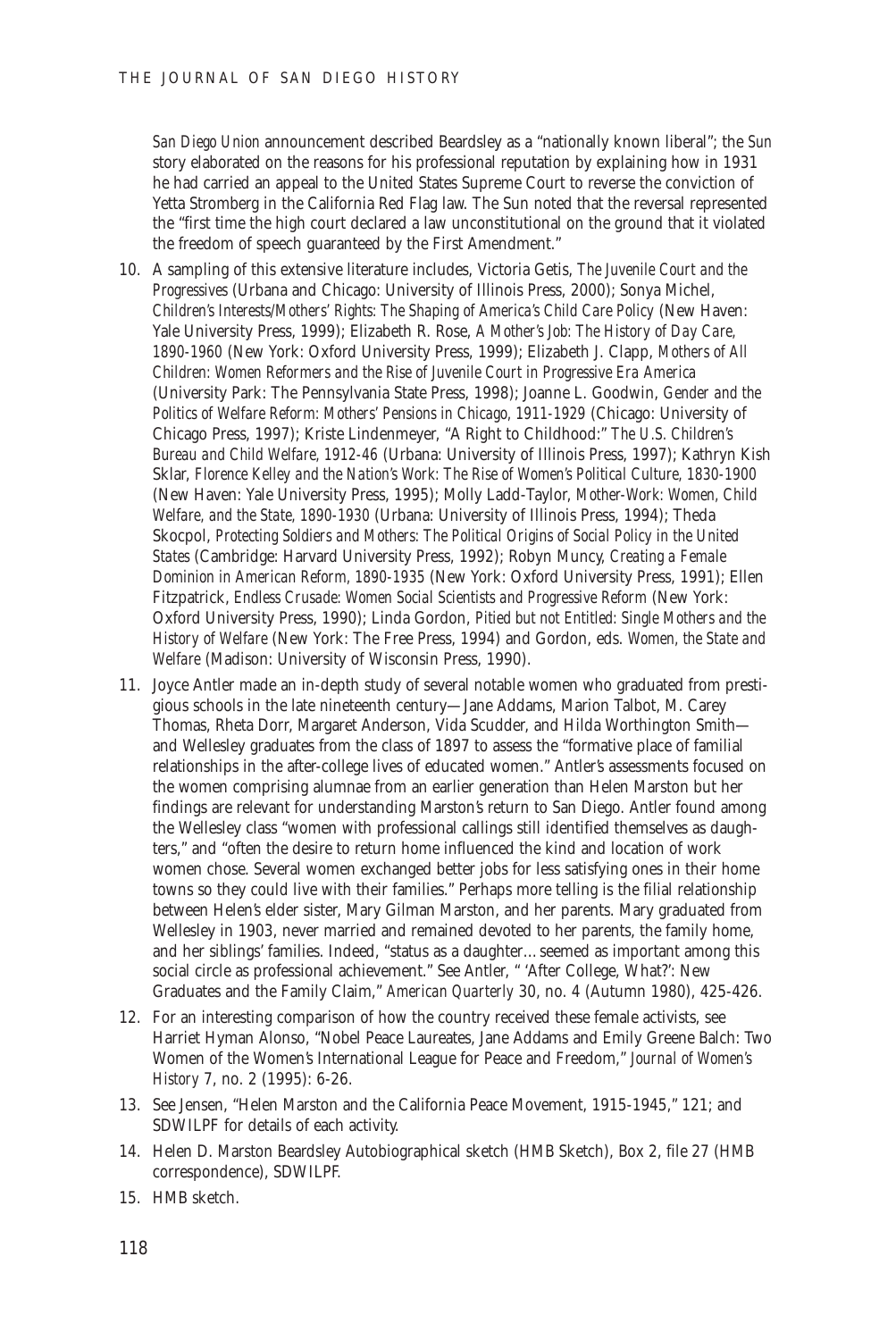- 16. Simmons Interview, 4.
- 17. Rosanne M. Barker makes a similar case in her study of educational reformer Pearl Chase in "Small Town Progressivism: Pearl Chase and Female Activism in Santa Barbara, California, 1911-1918," *Southern California Quarterly* 79 (1997): 47-100.
- 18. The Community Welfare Council organized in 1920 as a way to coordinate fund raising efforts among charitable agencies in the city. Helen Marston attended the first meetings as the Neighborhood House representative; her father presided over the meetings represented the Young Men's Christian Association (YMCA). Details of meetings can be found in the San Diego Community Chest Records, 1920-1925, Volume 1, (SDCC/UW), United Way of San Diego Archives, located at the San Diego chapter headquarters. My thanks to Larry Johnson for giving me full access to these records and offering a warm environment at the headquarters in which to conduct my research.
- 19. Reformers Charlotte Baker, M.D. and Mary Anderson Hill launched the College Woman's Club in 1911 when the College Graduate's Club (organized in 1896 and changed to the University Club) no longer welcomed women. The sexual discrimination derives from a complex of change occurring at the state and city level, including women's newfound suffrage rights and their engagements in developing reform initiatives. See Alma Kathryn Robens, "Charlotte Baker: First Woman Physician and Community Leader in Turn of Nineteenth Century San Diego," (M.A. thesis, San Diego State University, 1992); and Sylvia K. Flanigan, "Social and Intellectual Affiliation: Formation and Growth of San Diego's University Club," *The Journal of San Diego History* (*JSDH*) 31, no. 1 (Winter 1985): 40-50.
- 20. Lawrence D. Taylor, "The Wild Frontier Moves South: U.S. Entrepreneurs and the Growth of Tijuana's Vice Industry, 1908-1935," *JSDH* 48, no. 3 (Summer 2002): 204-229; Vincent Cabeza de Baca and Juan Cabeza de Baca, "The 'Shame Suicides' and Tijuana," *Journal of the Southwest* 43, no. 4 (Winter 2001): 603-635; Eric Michael Schantz, "All Night at the Owl: The Social and Political Relations of Mexicali's Red-Light District, 1913-1925," *Journal of the Southwest* 43, no. 4 (Winter 2001): 549-602; James R. Curtis and Daniel D. Arreola, "Zonas de Tolerancia on the Northern Mexican Border," *Geographical Review* 81, no. 3 (July 1991): 333-346; and James A. Sandos, "Prostitution and Drugs: The United States Army on the Mexican-American Border, 1916-1917," *Pacific Historical Review* XLIX, no. 4 (November 1980): 621-645.
- 21. Mary Catherine Miller, "Attitudes of the San Diego Labor Movement Toward Mexicans, 1917-1936," (master's thesis, San Diego State University, 1974), 18.
- 22. Gayle Gullet, "Women Progressives and the Politics of Americanization in California, 1915- 1920," *Pacific Historical Review* (1995), 78; and Kevin Starr, *Inventing the Dream: California through the Progressive Era* (New York: Oxford University Press, 1985).
- 23. Amanda Mathews Chase, *Second Annual Report of the CIHC*, 139-146, as cited in Gullet, "Women Progressives," 83.
- 24. Edith Shatto King, "My Mexican Neighbors," *The Survey* 37 (March 3, 1917): 624-626.
- 25. King, "My Mexican Neighbors," 626.
- 26. King, "My Mexican Neighbors," 624.
- 27. Gregg R. Hennessey is the recognized authority on the family with the following *JSDH* articles among his essays tracking their accomplishments: "Creating a Monument, Re-creating History: Junipero Serra Museum and Presidio Park," *JSDH,* 43, no. 3 (Summer 1999): 136- 163; "George White and Anna Gunn Marston: A Sketch," *JSDH*, 36, no. 2-3 (Spring/Summer 1990): 96-105; and "George White Marston and Conservative Reform in San Diego," *JSDH* 32, no. 4 (Fall 1986): 230-253. The 1913 and 1917 mayoral campaigns are assessed by Uldis Ports, "Geraniums and Smokestacks: San Diego's Mayoralty Campaign of 1917," *JSDH* 21, no. 3 (Summer 1975): 50-56.
- 28. For detailed analysis of efforts by this benevolent association see Kyle E. Ciani, "The Power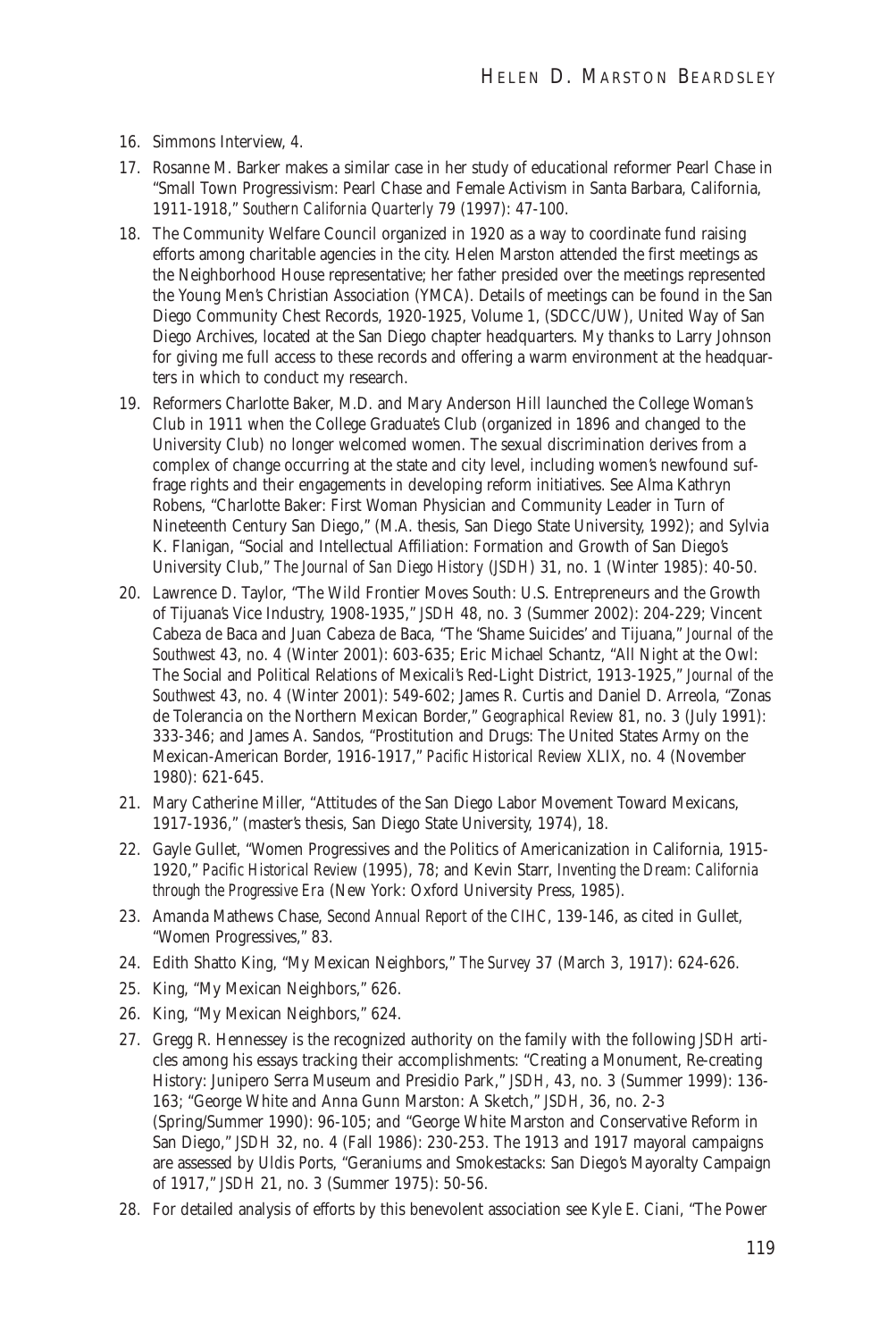of Maternal Love: Negotiating a Child's Care in Progressive-Era San Diego," *Journal of the West* 41 (Fall 2002): 71-79; and Richard D. Sexton, "The San Diego Woman's Home Association: A Volunteer Charity Organization," *JSDH* 29, no. 1 (Winter 1983): 41-53.

- 29. Three children lived into their second century: Mary Gilman Marston and Elizabeth Bade both died in 1987 at the ages of 107 and 102, and Harriet Headley died ten years later at the age of 108. Their brother, Arthur Marston, was 91 and Helen Marston Beardsley died at age 89. All were active members in their communities, involving themselves in the local chapters of the YMCA, YWCA, and Neighborhood House. The sisters were members of the American Association of University Women, the League of Women Voters and various women's clubs in their respective communities, such as San Diego's Wednesday Club. An overview of the family's involvements can be discerned from Gregg R. Hennessey's articles and Mary Gilman Marston's chronicle cited above; remembrances and obituaries in the Marston Family Biographical Files, SDHS; and Raymond Starr, "Philanthropy in San Diego, 1900-1929," *Southern California Quarterly* 71, no. 2-3 (1989): 227-273.
- 30. Mary Gilman Marston, Comp. *George White Marston: A Family Chronicle* (Los Angeles: Ward Ritchie Press, 1956).
- 31. See the articles in *JSDH*, 34, no. 2 & 3 (Spring/Summer 1990), a special issue commemorating the George White and Anna Gunn Marston House.
- 32. "Helen Marston Beardsley, Activist for Peace, Rights Is Dead at 89," *San Diego Union*, February 23, 1982.
- 33. San Diego's elite families sent their daughters to the Bishop's School for Girls located at that time on First Avenue in downtown San Diego. Founded in 1909 by Joseph Horsfall Johnson, the first Bishop of the Los Angeles Diocese of the Episcopal Church, the school prepared well-heeled daughters for continued educations in prestigious East Coast schools such as Vassar, Wellesley, Mt. Holyoke and Smith College. Helen graduated from Bishop's in the spring of 1913.
- 34. In addition to debates over the direction the city should take in building or controlling industrial growth, citizens also voted on the makeup of governing bodies during this time. In 1915, voters decided to shift from a commission government to a mayor-council system. On how these shifts fit into the larger political agenda of southwest cities, see Amy Bridges, *Morning Glories: Municipal Reform in the Southwest* (Princeton: Princeton University Press, 1997).
- 35. Hennessey, "Creating a Monument, Re-creating History," 146; Ports, "Geraniums and Smokestacks."
- 36. Marston Biographical Files, SDHS.
- 37. Patricia Ann Palmieri, *In Adamless Eden: The Community of Women Faculty at Wellesley* (New Haven: Yale University Press, 1995).
- 38. HMB sketch.
- 39. HMB sketch.
- 40. Helen's correspondence with her father was a trait shared among Wellesley students. See Antler, " 'After College What?," 425.
- 41. Jensen, "Helen Marston and the California Peace Movement, 1915-1945," 120.
- 42. Historians of urban politics have noted similar sentiments among reform-minded women in cities across the country. See Maureen A. Flanagan, *Seeing With Their Hearts: Chicago Women and the Vision of the Good City, 1871-1933* (Princeton: Princeton University Press, 2002); and Sarah Deutsch, *Women and the City: Gender, Space, and Power in Boston, 1870-1940* (New York: Oxford University Press, 2000).
- 43. When King became too ill to continue his responsibilities, Alice Adams Robertson recommended Wood Worchester as his replacement. In her memoir, *Grim the Battles*, Daisy Lee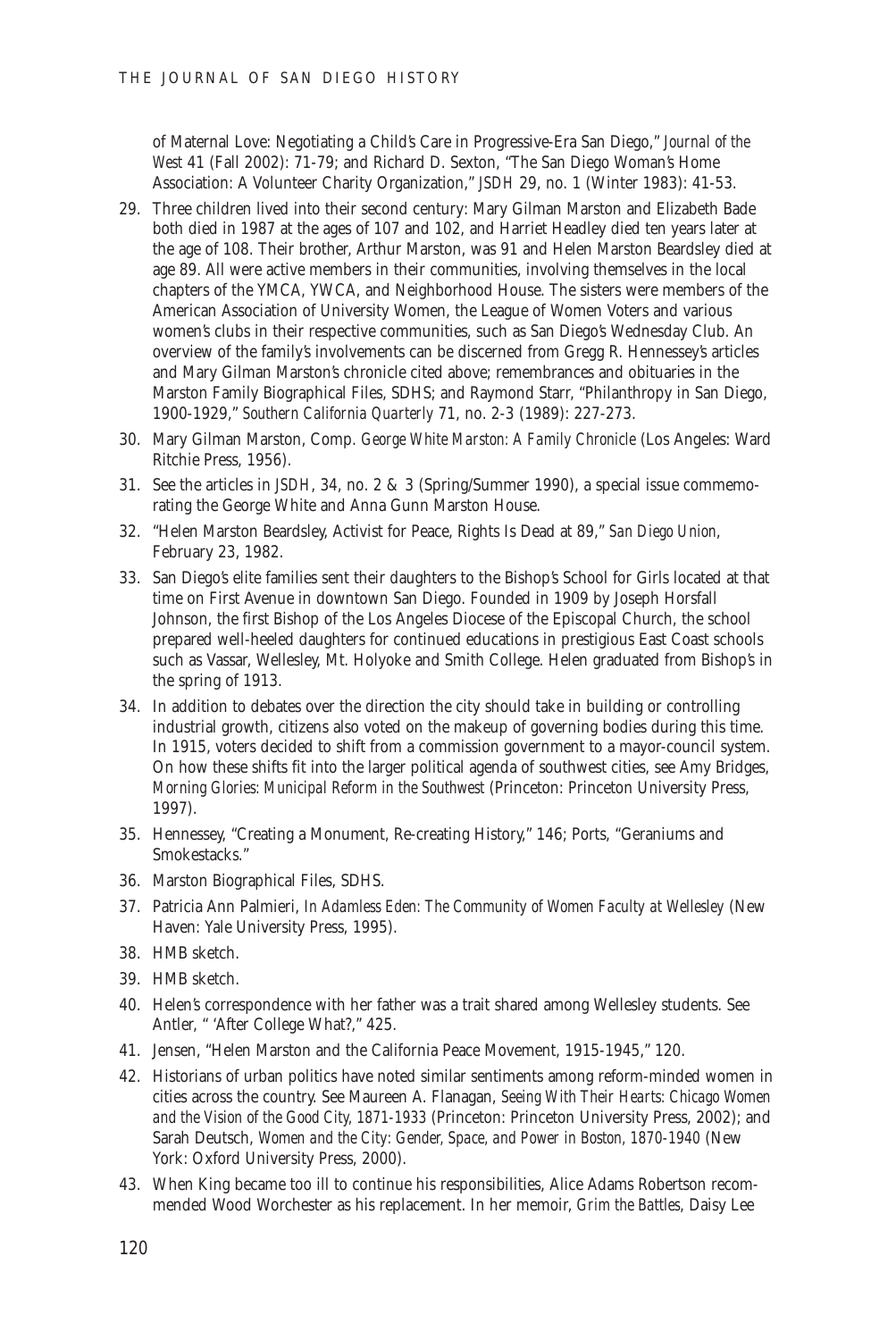Worthington Worchester reflected that her doctor's orders to "rest at sea level" solidified the couple's choice to move to San Diego and join the growing reform community. Wood served as its secretary, but the day-to-day grind of operating an Associated Charities fell to Mary Hill. See Worchester, *Grim the Battles: A Semi-Autobiographical Account of the War Against Want in the United States During the First Half of the Twentieth Century* (New York: Exposition Press, 1954), 149-151; Shelton, "Neighborhood House of San Diego," 32; Cyrus Wayne Stephens, "The History of Social Welfare Agencies in San Diego County, 1872- 1914," (master's thesis, San Diego State College, 1966), 44.

- 44. The investigation emerged from the advocacy of the National Child Labor Committee who lobbied Theodore Roosevelt to pass legislature that forbid employers to hire children under the age of fourteen and to improve working conditions in textile mills, mines, and factories known to depend on female and child labor. The NCLC was established in 1904 out of the growing concern over child laborers. High accident rates, missed school, poor health and vulnerability to adult abuse heightened the attentions of NCLC members, five thousand strong by 1909. See Walter Trattner, *Crusade for Children: A History of the National Child Labor Committee* (Chicago: University of Chicago Press, 1970); and Marjorie Sarbaugh-Thompson and Mayer N. Zald, "Child Labor Laws: A Historical Case of Public Policy Implementation," *Administration & Society* 27, no. 1 (May 1995): 25-53.
- 45. Worchester, *Grim the Battles*, 150.
- 46. Edith Shatto King and Frederick A. King, *The Pathfinder Social Survey of San Diego* (San Diego: Labor Temple Press, March 1914).
- 47. Shatto King and King, *Pathfinder Social Survey*, 3-4.
- 48. Shatto King and King, P*athfinder Social Survey*, 11-12.
- 49. Walter Bellon Manuscript, 1956, SDHS.
- 50. "Annual Report of the Departments of Public Health for the year 1916," p. 7 in Box 40, San Diego County Department of Public Health Collection (SDPH), Special Collections, Malcolm A. Love Library, San Diego State University (MLL).
- 51. "Minutes of the Advisory Council, 18 November 1910," in Box 1A, folder (Minutes of Advisory Council Meetings, 1909-1912), Family Services Association of San Diego Collection (FSASD), MLL.
- 52. Total birth figures taken from page 6 of "Annual Report of the Department of Public Health for the year 1916," SDPH.
- 53. Shatto King and King, *Pathfinder Social Survey*, 17.
- 54. San Diego's Free Industrial School (FIS) became one of the first vocational schools in the state. Established in 1894, members of the Woman's Home Association, especially Mrs. J. F. Carey, championed the building of FIS. Coming on the heels of the 1893 Depression, the motivation behind FIS is easy to understand. Articles of Incorporation note that organizers hoped to provide a structured environment for girls and boys living along the waterfront and viewed as leading idle lives. Located near the wharf and in a neighborhood dominated by newly immigrated families—primarily Italian, Portuguese, and Mexican who earned their living by fishing—the FIS provided recreational play to occupy children's time. Its main goal, however, was to train these boys and girls for productive wage earning. Boys learned how to use tools for a variety of trades and girls learned domestic skills, especially cooking and sewing. See Endorsement files, FSASD; and Lucien C. Atherton, "Vocational Side Lights," *Parent-Teacher Courier*, February 1943, 12.
- 55. Scott Dittmyer and Kathryn Grant, "Historical Study of Neighborhood House," (master's thesis, San Diego State University, 1978), 33.
- 56. "Neighborhood House, 1916," Box 1A, folder (Endorsement Files), FSASD.
- 57. "Annual Report of the Department of Public Health for the year 1921," SDPH; and Dittmyer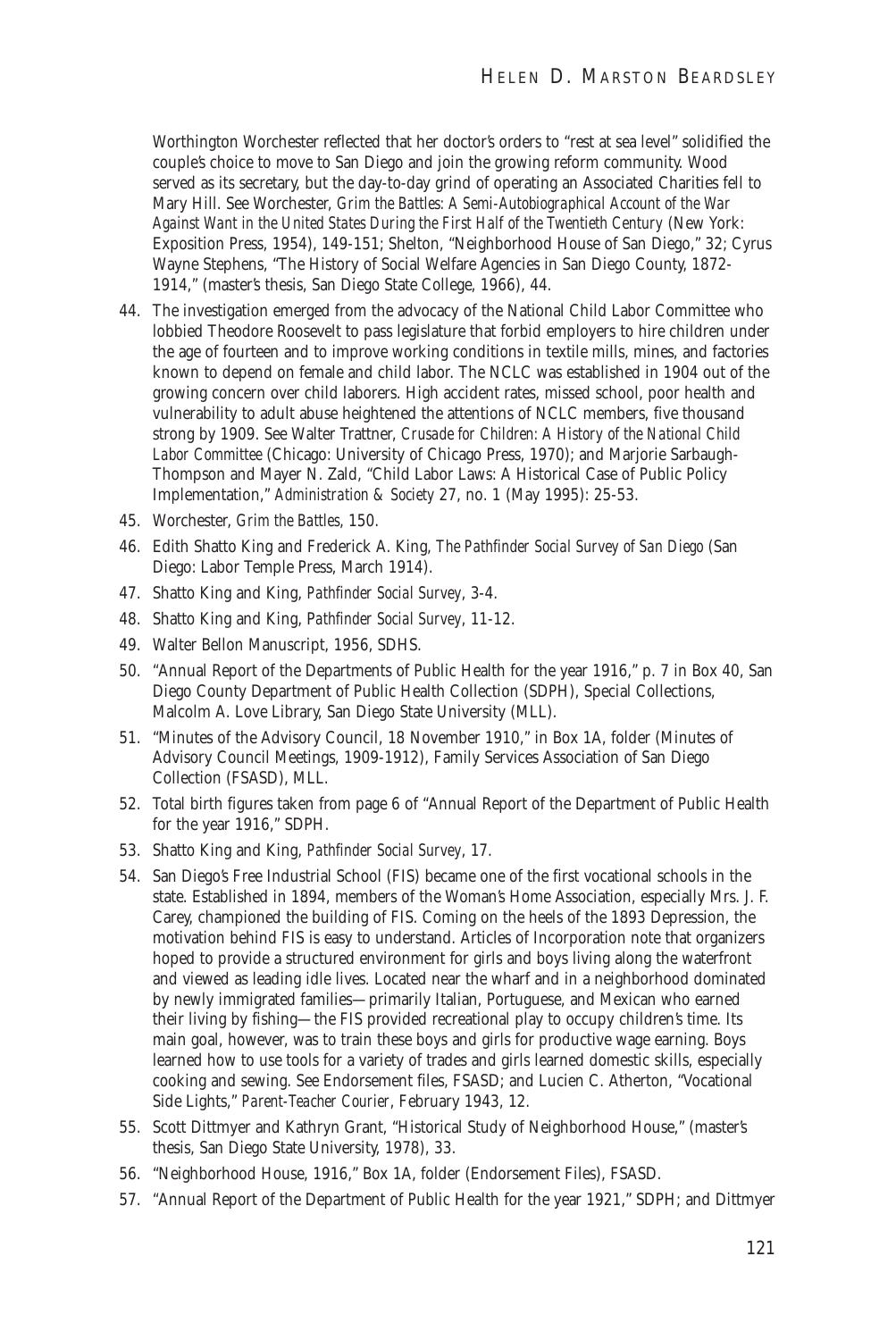and Grant," Historical Study of Neighborhood House," 34.

- 58. "Minutes of the Advisory Council, 24 March 1916," Box 1A, folder (Minutes of the Advisory Council Meetings, November 1911-April 1916), FSASD.
- 59. Dittmyer and Grant, "Historical Study of Neighborhood House," 39-40; Cynthia Jane Shelton, "The Neighborhood House of San Diego: Settlement Work in the Mexican Community, 1914-1940," (master's thesis, San Diego State University, 1975), 39, 44.
- 60. The impetus for Smith-Hughes derived from the "rural crisis" troubling the nation in the early twentieth century. Politicians, government officials, reformers, and academics became increasingly concerned over the conditions that made "country life" far more difficult that urban living. These same authorities worked to develop programs that focused on vocational education to improve "family farmers' productivity and physical health, as well as to remedy inequities perpetuated by racism and ethnic prejudice." Sponsored by Senator Hoke Smith of Georgia and signed into law by President Woodrow Wilson in February 1917, the Act "mandated the establishment of a Federal Board of Vocational Education to provide national oversight to burgeoning federal and state involvement in various kinds of 'practical' vocationally oriented education aimed at adults as well as children and including a wide variety of subjects beyond scientific agriculture."

Smith-Hughes represented the second of two federal acts designed to assist rural communities. The first, Smith-Lever Act, passed into law May 1914 and expanded farm demonstration work that had been initiated by the General Education Board eight years earlier. The Smith-Lever Act committed the federal government to supplying four million dollars a year to extension work, and mandated that state governments would match the figure each received from the federal source. See Judith Sealander, *Private Wealth and Public Life: Foundation Philanthropy and the Reshaping of American Social Policy from the Progressive Era to the New Deal* (Baltimore and London: The Johns Hopkins University Press, 1997), 35-36, 52, and 94-98. Sealander's discussion of the debates concerning the nation's increased dependency on federal monies emphasizes the growing savvy of state officials to take advantage of federal resources, especially in funding parent education classes in California public schools.

- 61. Sandra Schackel's analysis of agricultural extension work in New Mexico explains the importance of federal grants to maternal education. See Sandra Schackel, *Social Housekeepers: Women Shaping Public Policy in New Mexico, 1920-1940* (Albuquerque: University of New Mexico Press, 1992), 111-139.
- 62. Shelton, "Neighborhood House of San Diego," 41.
- 63. In *Creating a Female Dominion*, Robyn Muncy points out that college life during the Progressive Era directed young women toward careers and vocations that helped women and children, such as teaching, social work, and public health nursing.
- 64. HMB sketch; and Shelton, "Neighborhood House of San Diego," 37-38.
- 65. Worchester, *Grim the Battles*, 154, 150.
- 66. Marston, "Mexican Traits," 562.
- 67. Marston, "Mexican Traits," 562.
- 68. Marston, "Mexican Traits," 562.
- 69. Shatto King, "My Mexican Neighbors," 624.
- 70. Shatto King, "My Mexican Neighbors," 624.
- 71. City fathers worked feverously to compete on the international market, winning two choice World Exposition contests as well as luring the U.S. Navy to its port. On the influence of the Expositions, see Matthew Bokovoy, "Humanist Sentiment, Modern Spanish, Heritage, and California Mission Commemoration, 1769-1915," *JSDH* 48:2 (Summer 2002): 177- 203, and "San Diego's Expositions as 'Island on the Land,' 1915, 1935: Race and Class in